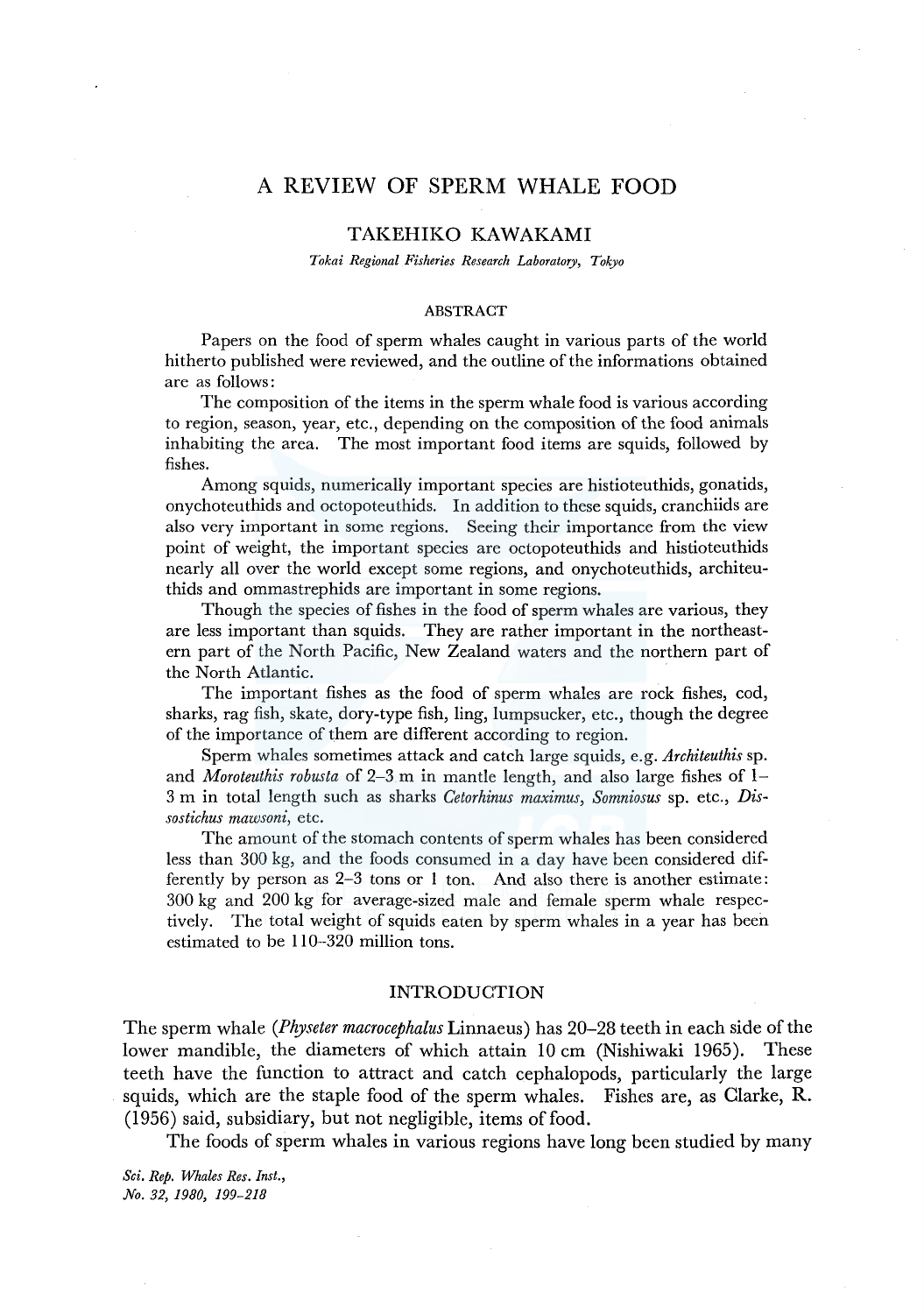|                                   | Number               | Number                | Number and percent (of the stomachs |            |         |          |  |  |  |  |  |  |
|-----------------------------------|----------------------|-----------------------|-------------------------------------|------------|---------|----------|--|--|--|--|--|--|
| Locality                          | stomachs<br>observed | stomachs<br>with food |                                     | Squid      | Octopus |          |  |  |  |  |  |  |
|                                   |                      |                       | No.                                 | $\%$       | No.     | $\%$     |  |  |  |  |  |  |
| Japan                             | 555                  | 338                   | 323*                                | 96         | 10      | 3        |  |  |  |  |  |  |
| Japan                             | 1365                 | 809                   | 725                                 | 90         | 16      | $\,2\,$  |  |  |  |  |  |  |
|                                   | 1379                 | 818                   | 788                                 | 96         | 3       | $\bf{0}$ |  |  |  |  |  |  |
|                                   | 2744                 | 1627                  | 1513                                | 93         | 19      | 1        |  |  |  |  |  |  |
| Japan                             | 65                   | 65                    | 65                                  | 100        |         |          |  |  |  |  |  |  |
| Kuriles                           | 360?                 | 360?                  | $>250*$                             | > 69       |         |          |  |  |  |  |  |  |
| Kuriles (Okhotsk)                 |                      |                       |                                     | $13 - 100$ |         |          |  |  |  |  |  |  |
| (Pacific)                         |                      |                       |                                     | $4 - 97$   |         |          |  |  |  |  |  |  |
| Kamchatka                         |                      | 21                    |                                     |            |         |          |  |  |  |  |  |  |
| Bering Sea                        |                      |                       |                                     |            |         |          |  |  |  |  |  |  |
| (Komandorskiye)                   | 67                   | 67                    | 66 (50)                             | 99 (75)    |         |          |  |  |  |  |  |  |
| (Aleutorskiye)                    | 29                   | 26                    | 21 (14)                             | 81(54)     |         |          |  |  |  |  |  |  |
| (Northern)                        | 14                   | 14                    | 10(5)                               | 71(36)     |         |          |  |  |  |  |  |  |
| (Total)                           | 110                  | 107                   | 97 (69)                             | 91 (64)    |         |          |  |  |  |  |  |  |
| Bering Sea and Aleutian coast     |                      |                       |                                     |            |         |          |  |  |  |  |  |  |
| $-180^{\circ}$ )<br>(             |                      | 256                   | 240                                 | 94         |         |          |  |  |  |  |  |  |
|                                   |                      | 148                   | 129                                 | 8          |         |          |  |  |  |  |  |  |
| $(180^{\circ}-160^{\circ}W)$      |                      | 612                   | 434                                 | 71         |         |          |  |  |  |  |  |  |
|                                   |                      | 125                   | 116                                 | 93         |         |          |  |  |  |  |  |  |
| Coast of Alaskan Gulf             |                      |                       |                                     |            |         |          |  |  |  |  |  |  |
| $(160^{\circ} - 130^{\circ} W)$   |                      | 139                   | 45                                  | 32         |         |          |  |  |  |  |  |  |
| British Columbia                  | 50                   | $\leq 50$             | 35                                  | $\geq 70$  |         |          |  |  |  |  |  |  |
| Central California                | 128                  | 54                    | 52                                  | 96         | 6       | 11       |  |  |  |  |  |  |
| New Zealand                       | 133                  | 118                   | 95                                  | 81         |         |          |  |  |  |  |  |  |
| Iceland                           | 57                   | 49                    | 27                                  | 55         |         |          |  |  |  |  |  |  |
| Azores                            | 39                   | $28\,$                | 28?                                 | 100?       |         |          |  |  |  |  |  |  |
| Antarctic                         |                      | 56                    |                                     |            |         |          |  |  |  |  |  |  |
| ,,                                | 129                  | 115                   |                                     |            |         |          |  |  |  |  |  |  |
|                                   |                      |                       |                                     |            |         |          |  |  |  |  |  |  |
| South Georgia and<br>South Africa | 74                   | 63                    | 63                                  | 100        |         |          |  |  |  |  |  |  |

## TABLE I. OCCURRENCES OF SQUIDS AND FISHES IN THE STOMACHS

scientists. A detailed review of their results was made by Berzin in 1971. Since then the several researches on this problem have been made, especially on squids (Clarke, M. R. 1972, 1977; Clarke, M. R. *et al.,* 1974, 1976; Kawakami, 1976; Okutani *et al.,* 1976, 1978). Recently the taxonomic studies of squids by beaks have been developed by Clarke, M. R. *et al.* and the studies on the food of sperm whales have advanced with a lot of beak samples removed from the stomachs of sperm whales caught in various parts of the world, and their results were summed up (Clarke, M. R., 1977, 1980).

I have again reviewed the published reports on the foods of sperm whales in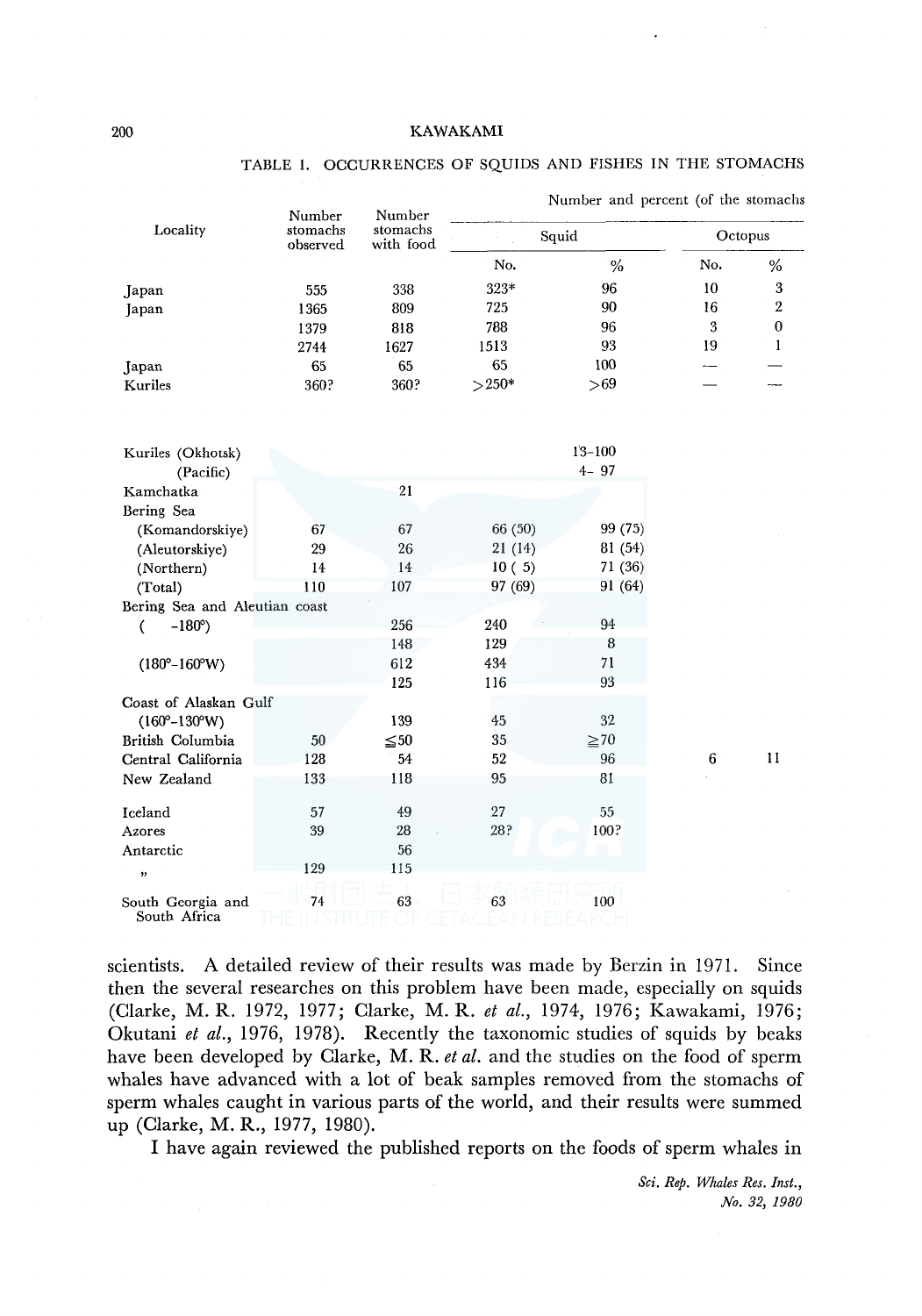## OF SPERM WHALES TAKEN FROM DIFFERENT PARTS OF THE WORLD

| with food) stomachs with |                |                |                | Number and<br>percent (of the<br>stomachs observed) |                | Remarks                           | Source                           |
|--------------------------|----------------|----------------|----------------|-----------------------------------------------------|----------------|-----------------------------------|----------------------------------|
|                          | Fish           |                | Others         | empty stomachs                                      |                |                                   |                                  |
| No.                      | %              | No.            | %              | No.                                                 | %              |                                   |                                  |
| 5                        | 1              |                |                | 217                                                 | 39             |                                   | Omura 1950                       |
| 68                       | 8              |                |                | 556                                                 | 41             | Males                             | Mizue 1951                       |
| 25                       | 3              | $\overline{2}$ | $\bf{0}$       | 561                                                 | 41             | Females                           |                                  |
| 93                       | 6              | $\overline{2}$ | $\bf{0}$       | 1117                                                | 41             | Total                             |                                  |
|                          |                |                |                | 0                                                   | 0              |                                   | Kawakami 1976                    |
| $110**$                  | 30             |                |                | 0 <sup>5</sup>                                      | 0 <sup>5</sup> | *: Only squid                     | Betesheva and<br>Akimushkin 1955 |
|                          |                |                |                |                                                     |                | **: Including<br>squid remainders |                                  |
|                          | $57 - 100$     |                |                |                                                     |                |                                   | Tarasevich 1963                  |
|                          | $13 - 50$      |                |                |                                                     |                |                                   |                                  |
| $\boldsymbol{4}$         | 19             |                |                |                                                     |                |                                   | Tomilin 1957                     |
| 17(1)                    | 25(1)          |                |                |                                                     |                | In paren-                         | Berzin 1959                      |
| 12(5)                    | 46(19)         |                |                | 3                                                   | 10             | theses, for<br>only squids        |                                  |
| 9(4)                     | 64(29)         |                |                |                                                     |                | or fishes                         |                                  |
| 38 (10)                  | 36(9)          |                |                | 3                                                   | 3              |                                   |                                  |
| 16                       | $\overline{7}$ |                |                |                                                     |                | 1960                              | Okutani and                      |
| 19                       | 13             |                |                |                                                     |                | 1963                              | Nemoto 1964                      |
| 178                      | 29             |                |                |                                                     |                | 1960                              |                                  |
| 9                        | 7              |                |                |                                                     |                | 1963                              |                                  |
| 94                       | 68             |                |                |                                                     |                | 1963                              |                                  |
| $≤45$                    | 90?            |                |                |                                                     |                |                                   | $22 - 4$<br>Pike 1950            |
| 33                       | 61             |                | $\overline{2}$ |                                                     |                |                                   | Rice 1963                        |
| 93                       | 79             |                |                | 15                                                  | 11             |                                   | Gaskin and                       |
|                          |                |                |                |                                                     |                |                                   | Cawthorn 1967                    |
| 48                       | 98             | 8              | 14             | 8                                                   | 14             | Males                             | Roe 1969                         |
| 4                        | 14             | 0?             | 0 <sup>5</sup> | 11                                                  | 28             | Both sexes                        | Clarke, R. 1956                  |
| 7                        | 13             |                |                |                                                     |                | Males                             | ,                                |
| 6                        | 5              |                |                | 14                                                  | 11             | Males                             | Korabelnikov<br>1959             |
| 7                        | 11             |                |                | 11                                                  | 15             | Both sexes                        | Matthews 1938                    |
|                          |                |                |                |                                                     |                |                                   |                                  |

various regions, and summarised them. But I could not fully refer to Dr Clarke's latest paper (1980) as I could get it only after the completion of this manuscrpt.

# RELATIVE IMPORTANCE OF SPECIES IN THE FOOD OF SPERM WHALES

The frequencies of occurrence of various food items of sperm whales are different according to the region, season, year, etc., and also it may be varied by sex, age, or body length, but various species of cephalopods predominate almost always and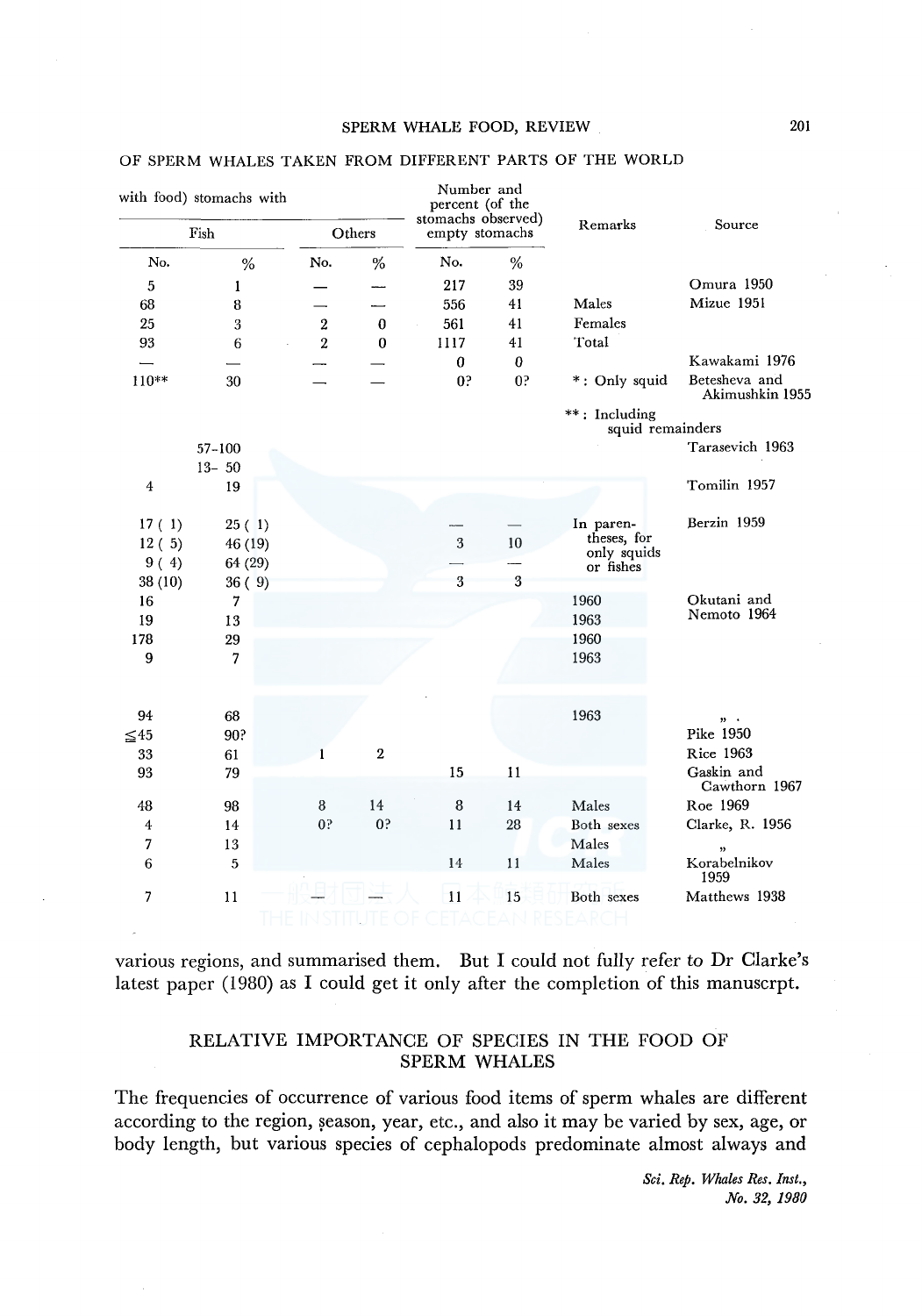| Locality                       |           | Ratio of occurrence<br>in percentage | Sex of<br>whales | Year<br>observed          |
|--------------------------------|-----------|--------------------------------------|------------------|---------------------------|
|                                | Squid     | Fish                                 |                  |                           |
| Japan                          | 98        | 2                                    |                  | 1948-49                   |
| Japan                          | 91        | 9                                    | Males            | 1946-48                   |
|                                | 97        | 3                                    | Females          | ,,                        |
|                                | 94        | 6                                    | Total            | $\boldsymbol{\mathsf{y}}$ |
| Japan                          | 100       | $\bf{0}$                             |                  | 1772                      |
| Kulile Islands                 | 69        | 31                                   |                  | 1951-52?                  |
| Bering Sea                     |           |                                      |                  |                           |
| (Komandorskiye)                | 80        | 20                                   |                  | 1957                      |
| (Aleutorskiye)                 | 64        | 36                                   |                  | ,                         |
| (Northern)                     | 53        | 47                                   |                  | ,,                        |
| (Total)                        | 72        | 28                                   |                  | $\pmb{\mathfrak{z}}$      |
| Bering Sea and Aleutian Coast  |           |                                      |                  |                           |
| $-180^{\circ}$ )<br>(          | 94        | 6                                    |                  | 1960                      |
|                                | 87        | 13                                   |                  | 1963                      |
| $(180-160°W)$                  | 71        | 29                                   |                  | 1960                      |
|                                | 93        | 7                                    |                  | 1963                      |
| Coast of Alascan Gulf          |           |                                      |                  |                           |
| $(160-130°W)$                  | 32        | 68                                   |                  | 1963                      |
| British Columbia               | $\geq 44$ | $56 \geq$                            |                  | 1948-49                   |
| Central California             | 61        | 39                                   |                  | 1959-62                   |
| New Zealand                    | 51        | 49                                   |                  | 1963-64                   |
| Iceland                        | 36        | 64                                   | Males            | 1967                      |
| Azores                         | $87\geq$  | $\leq 13$                            | Both sexes       | 1949                      |
| South Georgia and South Africa | 90        | 10                                   | Both sexes       | 1932-35                   |

#### TABLE 2. RATIO OF OCCURRENCE OF SQUIDS AND FISHES IN THE STOMACHS OF SPERM WHALES TAKEN FROM DIFFERENT PARTS OF THE WORLD

Notes: 1) The ratios were calculated with the numbers of stomachs having squid and fish. 2) Sources are the same as those in Table **l.** 

## everywhere.

The composition of the food items in sperm whale depends on the composition of the food animals inhabiting the area where the whales take food (Berzin 1971), but it does not always represent the fauna of the area. This may be thinkable from the fact that species composition of the families is different between net samples and whales' stomach contents, and many of those taken by nets are smaller species and not young specimens of the large species sampled by whales (Clarke, **M. R.,** 1977).

The most important food items of sperm whales are cephalopods, followed by fishes as are shown in Tables I and 2. In addition to cephalopods and fishes, crabs, shrimps, krill, lobsters, colonial tunicates, jelly-fishes, sponges, starfishes, sea cucumbers, vibrissae, gorgonians, etc. were reported from the stomachs of sperm whales (Mizue 1950, Clarke, **R.** 1956, Tarasevich 1963), but these are not considered to be the normal food items.

The families and species of cephalopods and fishes. reported as the food of sperm whales by many scientists are summarised in Appendix Tables I and **II.**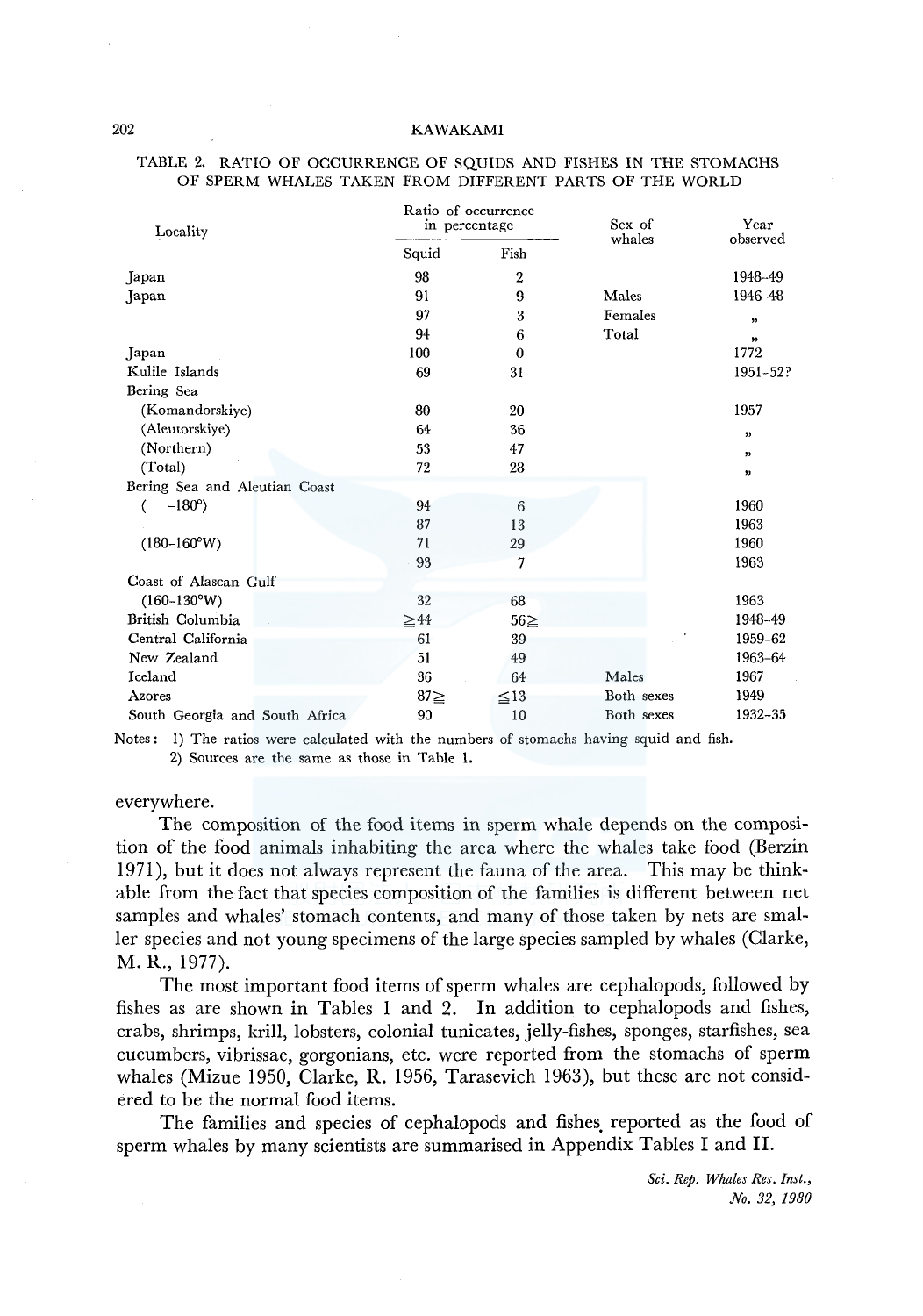## *Cephalopods as the food of sperm whales*

As are shown in Appendix Table I, the cephalopods consist of 36 genera (about 56 species) belonging to 19 families, of which only 5 genera (about 6-7 species) belonging to 4 families are octopods and vampyromorph, and the other 31 genera (about 50 species) belonging to 15 families are decapods. Thus squids are of far greater irhpotance than octopods almost everywhere. But in the littoral waters, the significance of octopods for sperm whales is sometimes greater, especially of those which have a pelagic mode of life, e. g. *Amphitretus* sp. and *Alloposus mollis.* They are sometimes found in 50% of the total number of stomachs examined (Berzin, 1971).

Most decapods in Appendix Table I are pelagic species except *Loligo* sp. which is the littoral species and was found in the stomachs of sperm whales in the northeastern part of the Atlantic (Clarke, R., 1956). This may be a very rare example. *Octopus* spp. are also littoral species and were reported from the stomachs of sperm whales caught in the littoral waters of the North Pacific (Berzin, 1971).

It is noteworthy, as Berzin (1971) stated, that some of the species inhabiting the surface waters in some regions, e. g. *Todarodes pacificus* which is the widespread and abundant species in the western part of the North Pacific and serves as food for the most varied pelagic animals (including baleen whales), do not form a part of the sperm whales' diet.

The data on the compositions in numerical and weight percentages of families of cephalopod constituents in sperm whale food are available in the waters around Japan, Kurile Islands, California, New Zealand, Peru and Chile, Iceland, Azores, Vigo and Madeira as are shown in Table 3.

The numerically important species of cephalopods are as follows: In the Japanese waters, *Histioteuthis dojleini* is the most important and *Octopoteuthis* sp., *Moroteuthis robusta* and *Ommastrephes bartrami* are also important (Omura, 1950; Mizue, 1951; Berzin, 1971; Kawakami, 1976; Okutani *et al.,* 1976, 1978). In the Kurile Islands waters, the species belonging to Gonatidae such as *Gonatopsis borealis, Gonatus magister* and *Gonatus fabricii, Galiteuthis armata* and *Histioteuthis* sp. are important (Beteshe'va and Akimushkin, 1955; Berzin, 1959, 1971; Tarasevich, 1963). In the Okhotsk Sea, *Gonatus fabricii* is important (Tarasevich, 1963; Berzin, 1971 ). In the Bering Sea and the adjacent waters, *Moroteuthis robusta,* the species belonging to Gonatidae such as *Gonatopsis borealis, Gonatopsis makko, Gonatus magister* and *Gonatus fabricii,* and *Galiteuthis armata* are important (Berzin, 1959, 1971; Okutani and Nemoto 1964). Off British Columbia and California, *Moroteuthis robusta, Gonatopsis borealis* and *Gonatus fabricii* are important (Pike, 1950; Rice, 1963; Berzin, 1971 ; Fiscus and Rice, 1974; Clarke, M. R., 1979). In the Tasmanian and New Zealand waters, *Moroteuthis* sp. and *Onychoteuthis* sp. are important (Gaskin and Cawthorn, 1967; Berzin, 1971; Clarke, M. R., 1977). Off Peru and Chile, *Histioteuthis* sp., *Chiroteuthis* spp., *Octopoteuthis* sp. and *Dosidicus gigas* are important (Berzin, 1971; Clarke, M. R. *et al.,* 1976; Clarke, M. R., 1977). In the eastern North Atlantic, *Histioteuthis bonelli* is the most important and followed by *Taningia danae* (Clarke, R., 1955, 1956; Clarke, M. R., 1962, 1977; Keil, 1963; Roe, 1969; Berzin, 1971;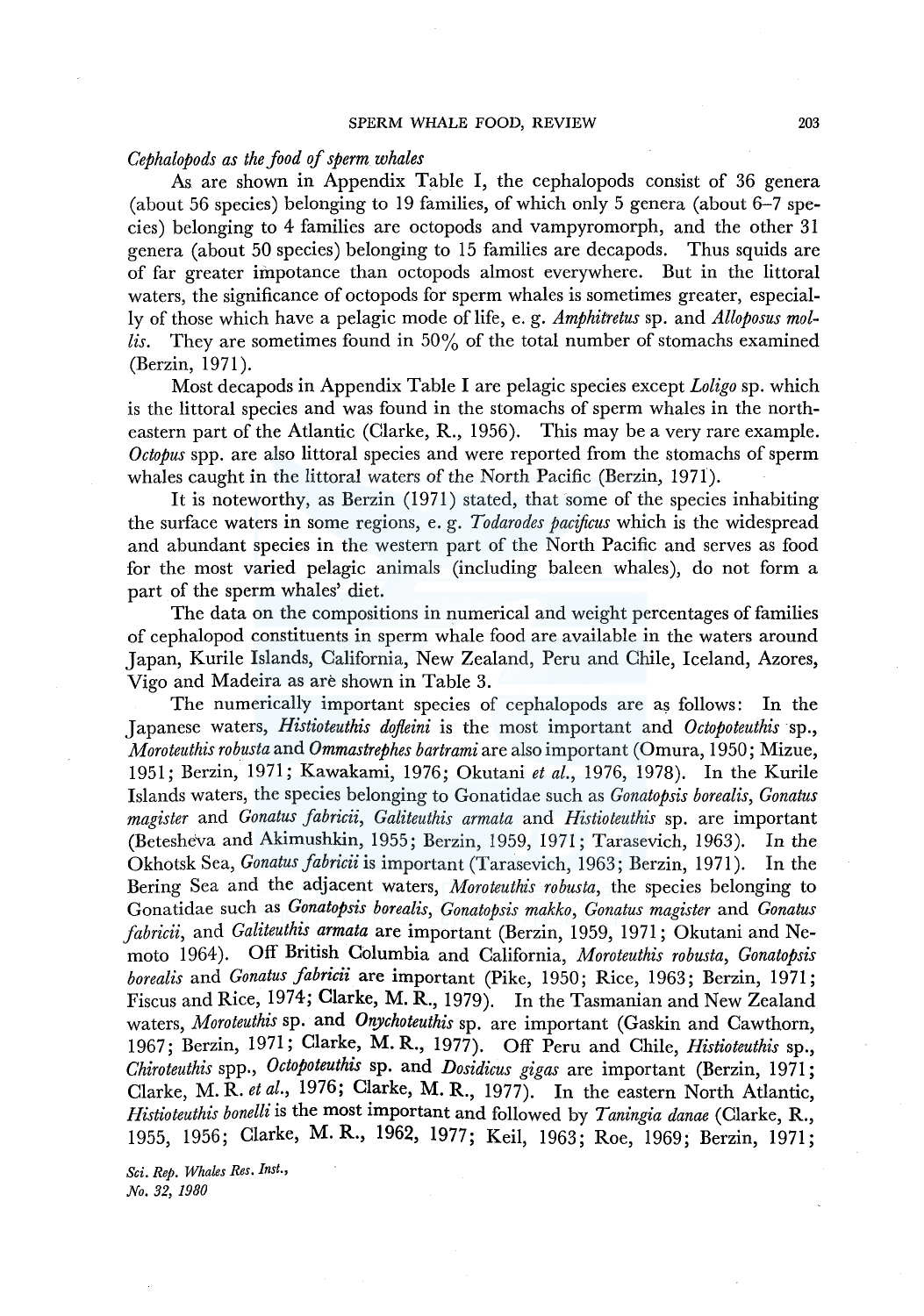# TABLE 3. COMPARISON IN NUMERICAL AND WEIGHT PERCENTAGE BY

|                    | Japan   |         |           | Kurile Ialands |         |       |  |  |  |  |
|--------------------|---------|---------|-----------|----------------|---------|-------|--|--|--|--|
| Family             | (1976)  | (1977)  | (Okhotsk) | (Pacific)      |         |       |  |  |  |  |
| Enoploteuthidae    | 0.1     |         |           |                |         |       |  |  |  |  |
| Octopoteuthidae    | 11.1    | 19.9    |           | 3.4            | 1.5     |       |  |  |  |  |
| Onychoteuthidae    | 11.4    | $3.9\,$ | 3.2       | 8.4            | $8.8\,$ | 42.9  |  |  |  |  |
| Cycloteuthidae     |         |         |           |                |         |       |  |  |  |  |
| Gonatidae          | 1.3     | 4.0     | 64.5      | 50.2           | 59.5    | 17.9  |  |  |  |  |
| Psychroteuthidae   |         |         |           |                |         |       |  |  |  |  |
| Lepidoteuthidae    | 0.1     |         |           |                |         |       |  |  |  |  |
| Architeuthidoe     | $0.2\,$ |         | $6.8\,$   | 3,1            | 3.8     |       |  |  |  |  |
| Histioteuthidae    | 30.4    | 38.2    | $1\, .0$  | 10, 9          | 4.4     |       |  |  |  |  |
| Ommastrephidae     | 14.5    | 0.5     |           | 0,1            |         |       |  |  |  |  |
| Chiroteuthidae     |         | 1.3     |           | 2.1            | 5.0     |       |  |  |  |  |
| Cranchiidae        | 3.7     | 5.6     | 8.7       | 25.2           | 11.2    |       |  |  |  |  |
| Pholidoteuthidae   |         |         |           |                |         |       |  |  |  |  |
| Unidentified squid | 27.0    | 26.5    |           |                | 1.5     | 39.3  |  |  |  |  |
| Vampyroteuthidae   |         |         |           |                |         |       |  |  |  |  |
| Octopodidae        |         |         | 2.0       | 0,9            | 0.5     |       |  |  |  |  |
| Alloposidae        |         |         |           |                | 1.6     |       |  |  |  |  |
| Amphitretidae      |         |         |           |                | $1.5\,$ |       |  |  |  |  |
| Others             |         |         |           |                | 0.7     |       |  |  |  |  |
| Total              | 100.0   | 100.0   | 86.2*     | 114.3*         | 100.0   | 100.0 |  |  |  |  |
| Source**           | (1)     | (2)     | (3)       | (3)            | (4)     | (5)   |  |  |  |  |

Notes 1) The values in parentheses are the percentage by weight.

2) \*: These values are calculated by the present author in the same way as the original author did.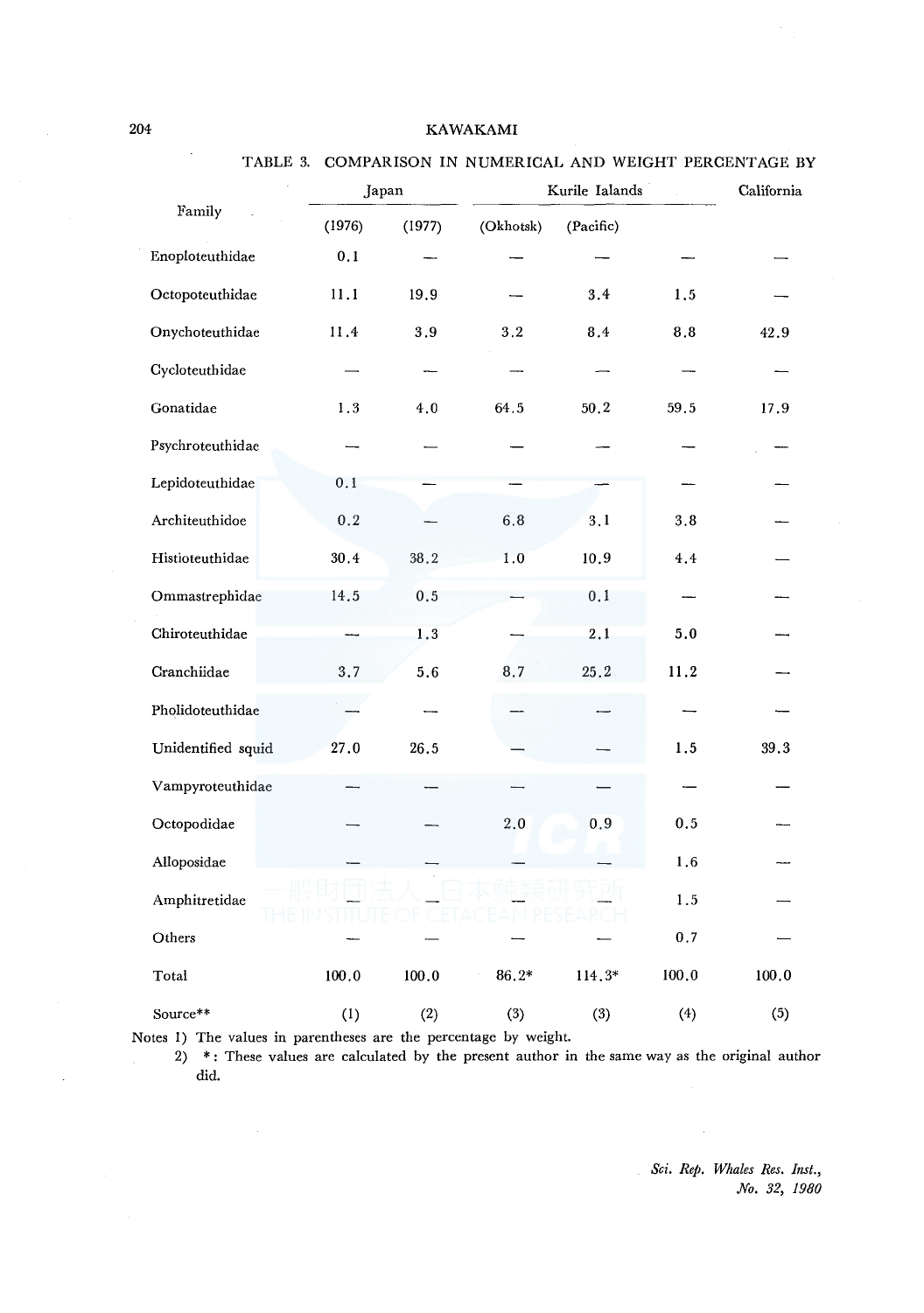| New                      | Peru, Chile | Iceland                |                    | Azores | Vigo                     | Madeira |  |
|--------------------------|-------------|------------------------|--------------------|--------|--------------------------|---------|--|
| Zealand                  |             | Complete<br>collection | Mixed<br>sample    |        |                          |         |  |
|                          | 5.5         | 0.2                    | $\boldsymbol{0.3}$ |        | 2.9                      | 1.0     |  |
| $(-)$                    | (2.6)       | (0.1)                  |                    |        | (0.3)                    | (0.3)   |  |
|                          | 9.2         | 3.4                    | 6.8                | 39.1   | 14.3                     | $0.5\,$ |  |
| $(-)$                    | (1.9)       | (25.3)                 |                    |        | (83.0)                   | (14.2)  |  |
| 70.7                     | 0.1         | 0.8                    | 3.3                | 1.8    |                          |         |  |
| (89.7)                   | (0.1)       | (5.9)                  |                    |        | $(-)$                    | $(-)$   |  |
|                          |             | 0.6                    | 0.7                |        |                          |         |  |
| $(-)$                    | $(-)$       | (0.4)                  |                    |        | $(-)$                    | $(-)$   |  |
|                          | $\bf 3.2$   | $0.3\,$                | 12.9               |        |                          |         |  |
| $(-)$                    | (1.4)       | (0.1)                  |                    |        | $(-)$                    | $(-)$   |  |
| $\overline{\phantom{a}}$ | 0.1         | 0.1                    | 0.2                |        |                          |         |  |
| $(-)$                    | (0.1)       | (0.0)                  |                    |        | $(-)$                    | $(-)$   |  |
|                          |             |                        | 1.0                |        | 5.7                      | 1.3     |  |
| $(-)$                    | $(-)$       | $(-)$                  |                    |        | (2.3)                    | (4.0)   |  |
|                          |             | 0.2                    | 0.3                |        | 1.4                      | 1.7     |  |
| $(-)$                    | $(-)$       | (3.4)                  |                    |        | (6.6)                    | (40.6)  |  |
| 13.3                     | 50.3        | 73.9                   | 60.5               | 59.1   | 67.2                     | 88.3    |  |
| (1.0)                    | (56.3)      | (46.5)                 |                    |        | (5.6)                    | (36.1)  |  |
| 8,0                      | 4.1         | 0.1                    | 0.3                |        |                          |         |  |
| (5.6)                    | (31.7)      | (0.0)                  |                    |        | $(-)$                    | $(-)$   |  |
|                          | 16.1        | 0,1                    |                    |        |                          |         |  |
| $(-)$                    | (1.0)       | (0.0)                  |                    |        | $(-)$                    | $(-)$   |  |
|                          | 0.8         | 1.9                    | 3.3                |        | 5.7                      |         |  |
| $(-)$                    | (0.5)       | (0.6)                  |                    |        | (0.1)                    | $(-)$   |  |
|                          |             | 0.1                    | 0.7                |        |                          |         |  |
| $(-)$                    | $(-)$       | (0.0)                  |                    |        | $(-)$                    | $(-)$   |  |
| 8,0                      | 7.6         | 15.8                   | 7.0                |        |                          |         |  |
| (3.7)                    | (1.1)       | (10.1)                 |                    |        | $(-)$                    | $(-)$   |  |
|                          | $3.2\,$     |                        |                    |        |                          |         |  |
| $(-)$                    | (3.3)       | $(-)$                  |                    |        | $(-)$                    | $(-)$   |  |
|                          |             |                        | 2.6                |        |                          |         |  |
| $(-)$                    | $(-)$       | $(-)$                  |                    |        | $(-)$                    | $(-)$   |  |
| $\overline{\phantom{0}}$ |             | 2.8                    |                    |        | 2.9                      | 0.8     |  |
| $(-)$                    | $(-)$       | (7.5)                  |                    |        | (2.1)                    | (1.5)   |  |
|                          |             |                        |                    |        | $\overline{\phantom{0}}$ |         |  |
| $(-)$                    | $(-)$       | -)                     |                    |        | $(-)$                    | $(-)$   |  |
|                          |             |                        |                    |        |                          |         |  |
| $(-)$                    | $(-)$       | $(-)$                  |                    |        | $(-)$                    | (3.4)   |  |
| 100.0                    | 100.0       | 100.0                  | 100.0              | 100.0  | 100.0                    | 100.0   |  |
| (100.0)                  | (100.0)     | (100.0)                |                    |        | (100.0)                  | (100.0) |  |
| (6)                      | (7)         | (8)                    | (8)                | (9)    | (10)                     | (11)    |  |

FAMILY OF THE CEPHALOPOD CONSTITUENTS IN SPERM WHALE FOOD

3) \*\*: (!) Okukani *et al.* 1976 (2) Okutani and Satake 1978 (3) Tarasevich 1963 ( 4) Betesheva and Akimushkin 1955 (5) Rice 1963 (6) Gaskin and Cawthorn 1967 (7) Clarke, M. R. *et al.*  1976 (8) Clarke, M. R. and MacLeod 1976 (9) Clarke, R. 1956 ( 10) Clarke, M. R. and MacLeod 1974 (11) Clarke M. R. 1962, amended by Clarke, M. R. 1974.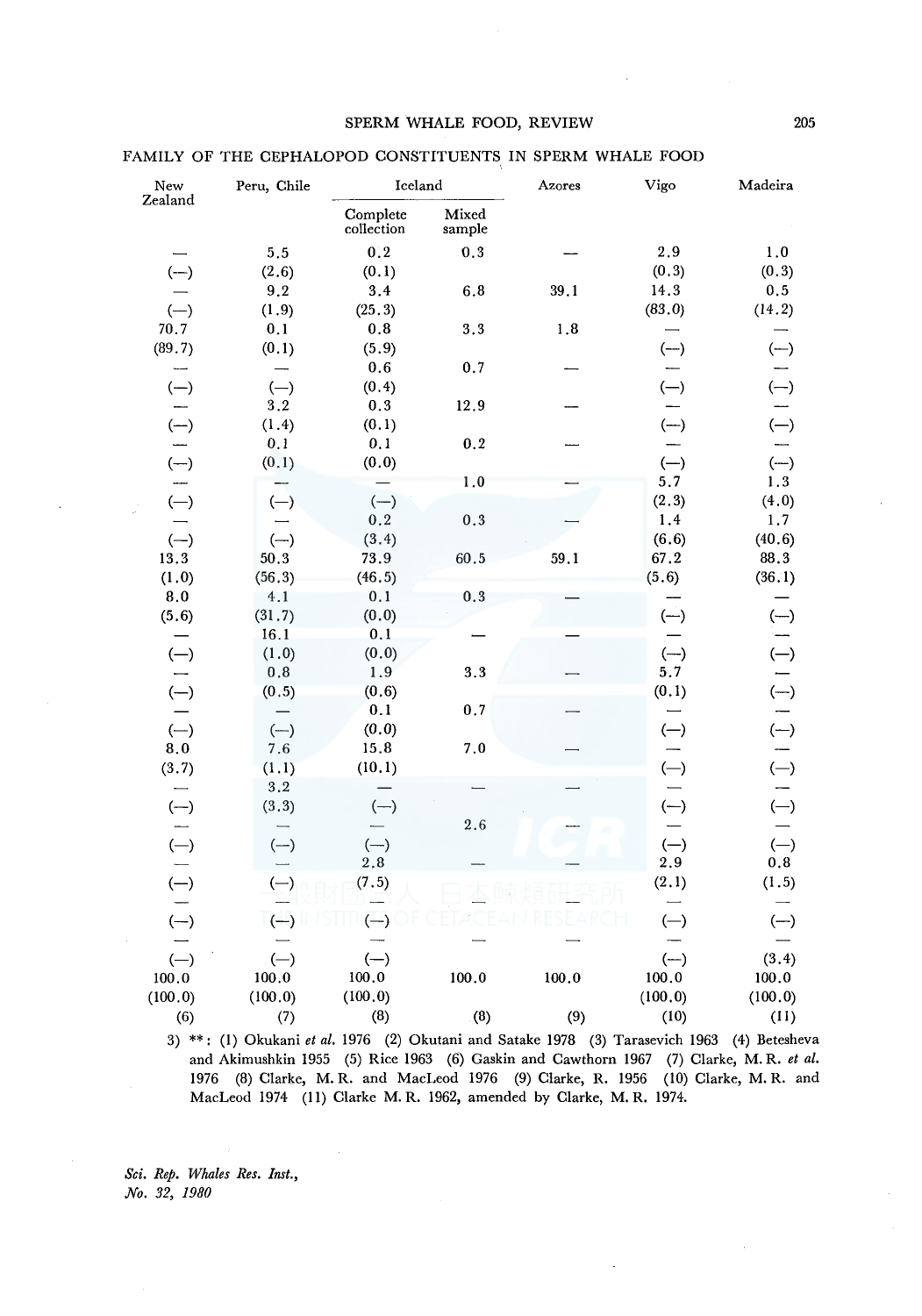Clarke, M. R. and MacLeod, 1974). In the Indian Ocean, histioteuthids are the most important (Matthews, 1938; Berzin, 1971; Clarke, M. R., 1972, 1977). In the Antarctic, onychoteuthids and cranchiids are very important (Matthews, 1938; Korabelnikov, 1959; Berzin, 1971; Clarke, M. R., 1977).

The data on the amount of squids as the food of sperm whales are rather numerous (Clarke, M. R., 1962; Clarke, M. R. and MacLeod, 1974, 1976; Clarke, M. R. *et al.,* 1976), but most of them have not been treated quantitatively (Table 3).

According to Clarke, M. R. (1977) who reported the quantitatively important squid families estimated by the beaks removed from the stomachs of sperm whales, octopoteuthids, including the large *Taningia danae,* are important in all regions except the Antarctic and off Peru and Chile, and histioteuthids, including several species, are important everywhere expect the Antarctic. In addition to them, onychoteuthids, architeuthids, ommastrephids such as *Dosidicus gigas, Todarodes* sp., *Ancistrocheirus* of enoploteuthid, and pholidoteuthids are also important in some regions.

## *Fishes as the food of sperm whales*

Though the species of fishes obtained from the stomachs of sperm whales are various as are shown in Appendix Table II, namely 55 genera (about 68 or more species) belonging to 49 families, the occurrence prortion of fishes in the food is not so large as squids, and is different by region and year like cephalopods as are shown in Table 1. The ratios of occurrence of squids to fishes in the food of sperm whales by region are shown in Table 2. In the North Pacific the fish occurrence is between  $1\%$  and 68% of the stomachs having fishes and/or squids in them (Omura, 1950; Pike, 1950; Mizue, 1951; Betesheva and Akimushkin, 1955; Tomilin, 1957; Tarasevich, 1963; Rice, 1963; Okutani and Nemoto, 1964). It is only 1-9% in the Japanese waters,  $31\%$  in the Kurile Islands waters,  $6-47\%$  in the western part of the Bering Sea and Aleutian coast west of  $180^\circ$ , 7-29% in the Bering Sea and Aleutian coast between 180° and 160°W, 68% off the coast of Alaskan Gulf, not less than 56% off British Columbia and 39% off California. In the Bering Sea and Aleutian coast west of 180° it is, as is shown in Table 2, 6-13% according to Okutani and Nemoto (1963), but it is  $20\%, 36\%$  and  $47\%$  in the waters of Komandorskiye, Aleutorskiye and northern part of the Bering Sea respectively according to Berzin (1959). Thus fishes as the food of the sperm whales mostly predominate in the eastern waters along the Alsakan Gulf and the east Bering Sea as was stated by Okutani and Nemoto (1964), and in the northern part of the both sides of the North Pacific.

In the New Zealand waters the sperm whales take squids and fishes in nearly the same ratio, but about one third of them feed both fishes and squids, and the ratio of fishes to squids by weight was 1: 1.69 (Gaskin and Cawthorn, 1967).

In the Iceland waters of the Atlantic, fishes occur in  $98\%$  of the sperm whale stomachs with food, in which  $54\%$  contain both squids and fishes (Roe, 1969), and the occurrence ratio of squids to fishes is 36: 64. In the Azores waters fishes occur in 13% or less (Clarke, R. 1956). For the sperm whales in the North Atlantic, fishes are more important in the northern part of the Ocean.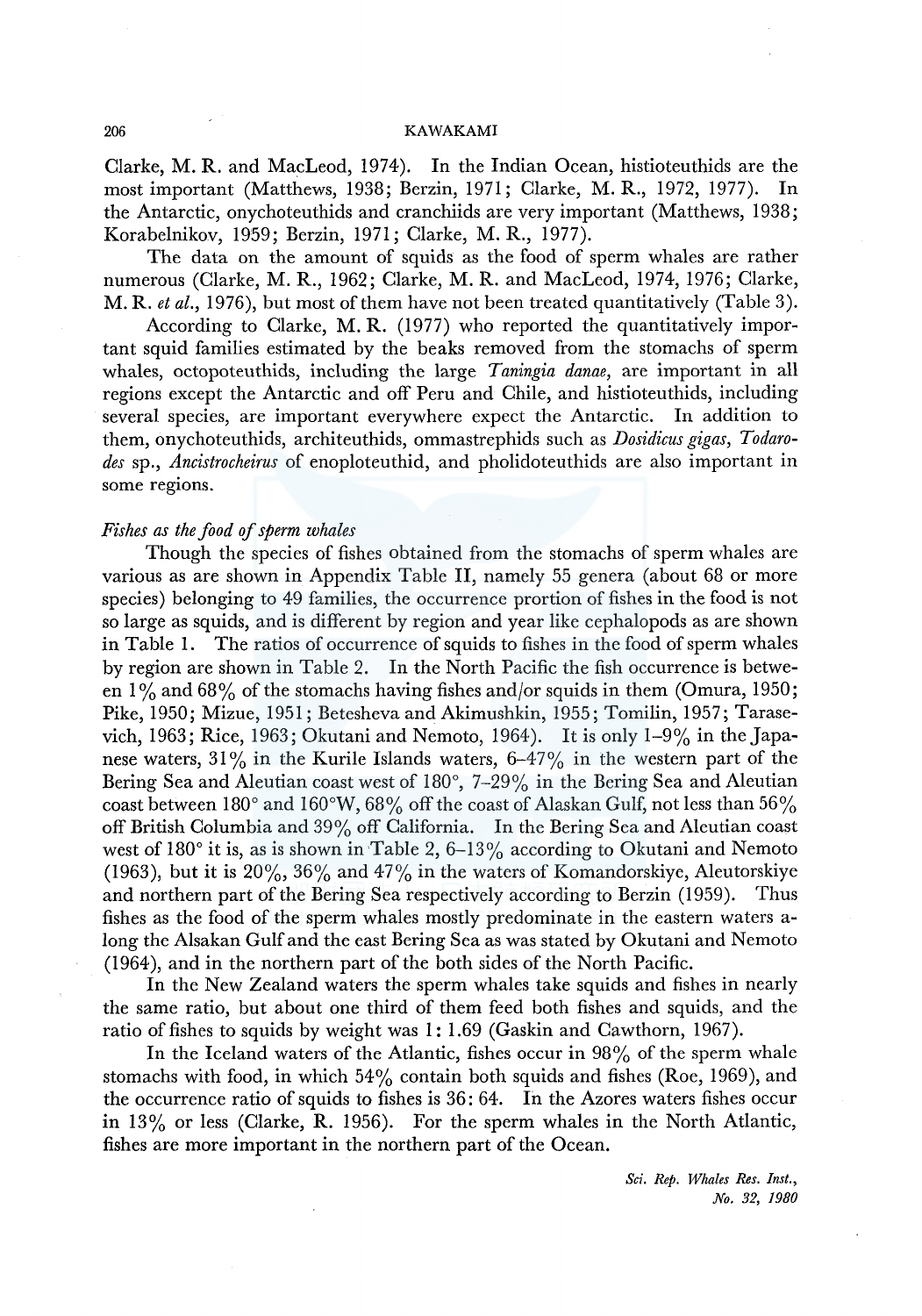| Fishes            | Japan         | Japan         | British<br>Columbia | California   | New<br>Zealand                       | Iceland     |
|-------------------|---------------|---------------|---------------------|--------------|--------------------------------------|-------------|
| Lamprey           |               |               | 2.2                 |              |                                      |             |
| Shark             |               | 3.2           |                     | 25.0         | 6.9                                  | 6.3         |
| Skate             |               |               | 20.0                | 54.2         |                                      | 3.1         |
| Rag fish          |               |               | 35.6                |              |                                      |             |
| Sardine           |               | 4.3           |                     |              |                                      |             |
| Salmon-like fish  |               |               | 6.7                 |              |                                      |             |
| Lanternfish       |               |               |                     | 4.2          | 1.7                                  |             |
| Conger eel        |               |               |                     |              | 13.8                                 |             |
| Saury             |               | 6.5           |                     |              |                                      |             |
| Dory-types        |               |               |                     |              | 29.3                                 |             |
| South kingfish    |               |               |                     |              | 12.1                                 |             |
| Groper            |               |               |                     |              | 15.5                                 |             |
| Anarrhichus minor |               |               |                     |              |                                      | 3.1         |
| Ling              |               |               |                     |              | 20.7                                 |             |
| Rock fish         | $80.0\,$      | 55.9          | 35.6                |              |                                      | 25.0        |
| Sablefish         |               |               |                     | 8.3          |                                      |             |
| Lingcod           |               |               |                     | 8.3          |                                      |             |
| Lumpsucker        |               |               |                     |              |                                      | 31.3        |
| $_{\rm Cod}$      | 20.0          | 30.1          |                     |              |                                      | 18.8        |
| Angler fish       |               |               |                     |              |                                      | 12.5        |
| Total             | 100.0         | 100.0         | 100.0               | 100.0        | 100.0                                | 100.0       |
| Source            | Omura<br>1950 | Mizue<br>1951 | Pike<br>1950        | Rice<br>1963 | Gaskin<br>and<br>Cawthorn<br>$-1967$ | Roe<br>1969 |

## TABLE 4. COMPARISON IN NUMERICAL PERCENTAGE OF THE FISHES IN SPERM WHALE FOOD

Note: The percentages were calculated with the numbers of stomachs in which the fish were found by the present author.

In the waters of South Georgia and South Africa, the fishes occur in  $11\%$  of the sperm whales' stomachs with food (Matthews, 1938), and in the Antarctic, in 5-13% (Clarke, R., 1956; Korabelnikov, 1959) (Table 1).

Thus, generally speaking, the occurrence proportion of fishes is not so large as squids, and in many cases fishes are found mixed with squids. These conditions are various according to the region, and the regions where fishes are rather important are the northern and the northeastern parts of the North Pacific, the New Zealand waters and the northern part of the North Atlantic.

The data on the composition in numerical percentage of fish constituents in sperm whale food are available in the waters of Japan, British Columbia, California, New Zealand and Iceland as are shown in Table 4. The important fishes in each region are rock fish and cod for the Japanese waters, rock fish and rag fish for the British Columbian waters, skate and shark for Californian waters, dory-type fish and ling for the New Zealand waters, and lumpsucker and rock fish for the Iceland waters.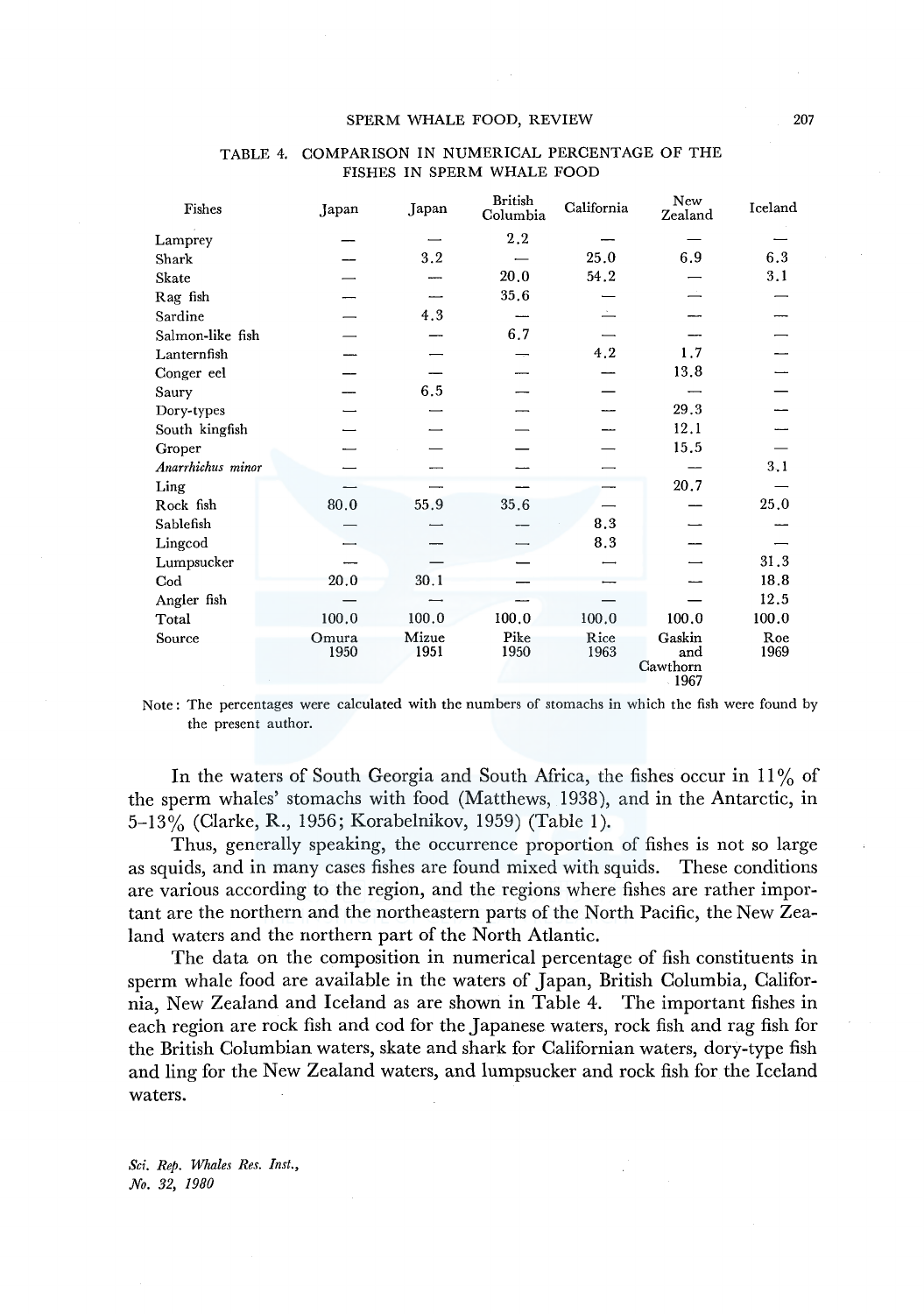## THE FEEDING TIME OF SPERM WHALES

It may be thinkable that sperm whales actively feed during night when squids come up to the surface, and do not move about so actively in the daytime, judging from the catch data of the Antarctic whaling (Matsushita 1955), but Okutani and Nemoto (1964) and Clarke, M. R. (1980) found no evidence for special feeding time in the North Pacific and off Durban respectively.

## THE SIZE OF FOOD ANIMALS EATEN BY SPERM WHALES

#### *Squids*

Though the size of cephalopods usually eaten by sperm whales does not appear so large, sperm whales are considered to attack sometimes the gigantic squids. This is considerable from the large scars up to 20 cm in diameter on the skin of sperm whales caused by large suckers of squids, and also from the reports of huge fragments of squids vomitted by dying whales or recovered among the stomach contents, although Roe (1969), who recorded the sucker scars of 1.7-11.5 cm in diameter, doubted whether the very large scars such as 11.5 cm in diameter had been, in fact, caused by squids, and considered it was possible that they were old sucker scars which had stretched as the whale had grown (Matthews, 1938; Roe, 1969; Berzin, 1971).

| Sizes of squids        | Standard                    | Male whales       |      | Female whales |     |  |  |
|------------------------|-----------------------------|-------------------|------|---------------|-----|--|--|
| Length group           | length                      | No. of squids     | $\%$ | No. of suids  | %   |  |  |
| Small                  | $0.6$ to $0.9 \,\mathrm{m}$ | 41                | 59   | 28            | 67  |  |  |
| Medium                 | $0.9 \text{ to } 1.5$       | 26                | 37   | 13            | 31  |  |  |
| Medium-large           | 1.5 to 1.8                  | 2                 | 3    | 0             | 0   |  |  |
| Large                  | 1.8 to 2.4                  |                   |      |               | 2   |  |  |
| Total                  |                             | 70                | 100  | 42            | 100 |  |  |
| Average size of squids |                             | 0.95 <sub>m</sub> |      | 0.92 m        |     |  |  |

TABLE 5. SIZES OF SQUIDS FROM STOMACHS OF SPERM WHALES EXAMINED AT HORTA IN 1949 (Quoted from Clarke, R., 1956)

Kondakov (1940) considered that the suckers as large as 20 cm in diameter might belong to *Architeuthis* of 18 m in total length. The large *Architeuthis* whose total length and weight were  $10.5$  m (mantle length was  $2 \text{ m}$ ),  $184 \text{ kg}$ , and  $12 \text{ m}$ ,  $200 \text{ kg}$ were actually removed from the stomachs of sperm whales from the Azores in 1955 and from the Antarctic in 1964 respectively (Clarke, M. R., 1955; Berzin, 1971). An architeuthid 2.4 m in mantle length was obtained from the stomach of the sperm whale in the Azores waters (Keil 1963). In addition to these architeuthids, *Moroteuthis robusta* of 2.9 m, 2.4 m and 2.4 m long were reported from the stomachs of the sperm whales caught off Kommandorskiye Islands, off British Columbia and in the Antarctic respectively (Pike, 1950; Clarke, R., 1956; Berzin, 1971 ).

As the large scars and scratches are usually found on the head of male whales, and females are smaller in body length than males, it is often considered that male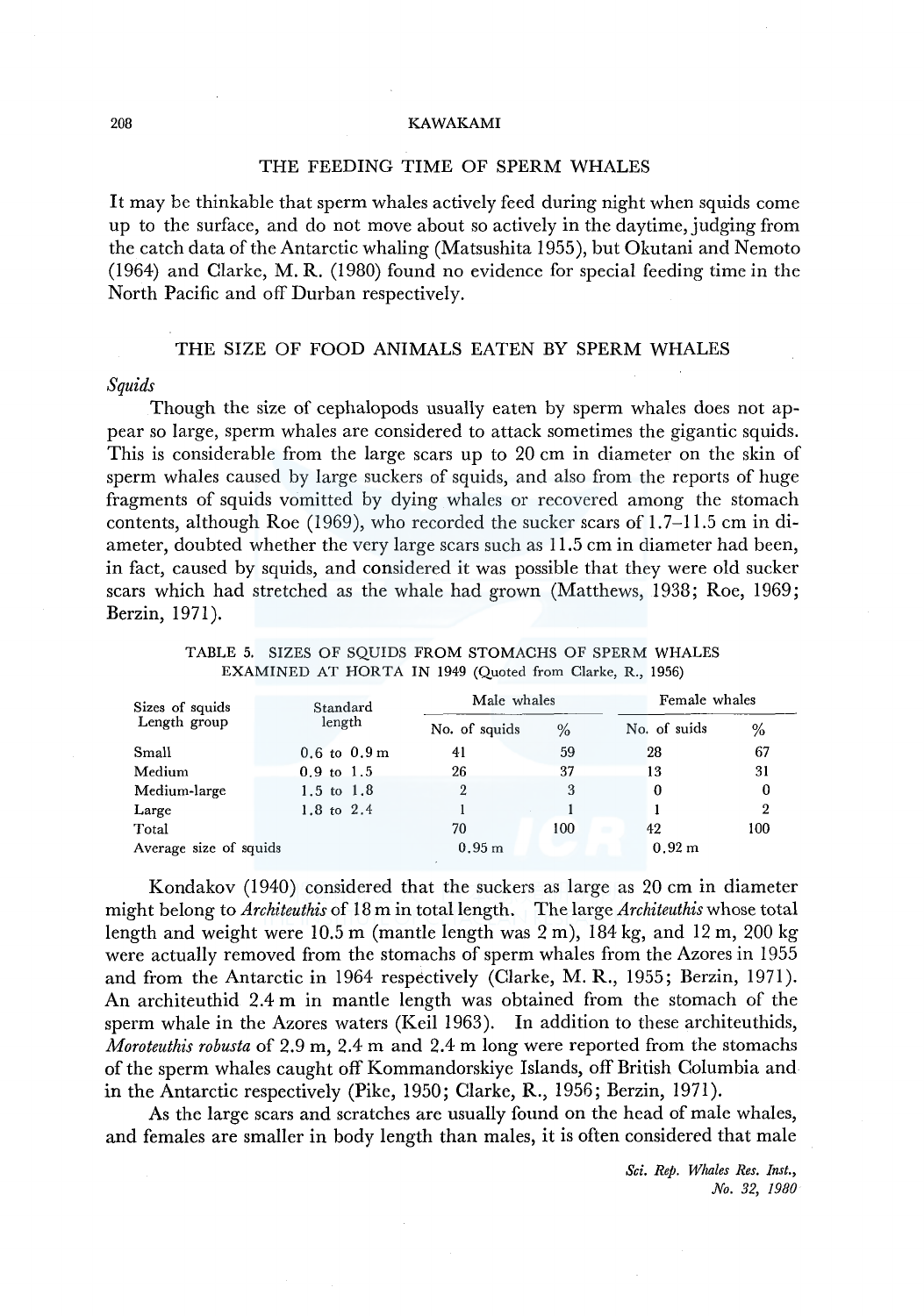sperm whales take larger squids than females (Matthews, 1938). Clarke, M. R. (1980) also considered that males favour larger species than females by a  $\chi^2$  test of the data of the sperm whales off Durban. But there is also another opinion that males and females take food of the same size as shown in Table 5 (Clarke, R. 1956).

The size of the food items in the diet may be different according to the ground. and an example of the difference was shown by Clarke, R. (1956) as follows: The average standard length of squids from the sperm whales caught in the Azores was 0.94 m and that of the Antarctic *(Moroteuthis ingens)* was 1.3 m.

## *Fishes*

Fishes are, as stated above, generally not so important food for sperm whales as squids, but sometimes large fishes 1-3 m in body length have been removed from the stomachs of sperm whales as follows: a 3 meter shark, the species of which was unidentified, was reported off South Africa (Chabb, 1918; fido Berzin 1971), a basking shark *Cetorhinus maximus* 2.5 m long, at the Azores (Clarke, R., 1956), a green shark *Somniosus* sp. 2.1 m long, another shark *Squalus acanthias* 1.3 m long, and *Alepisaurus aesculopius* 1.3 m long, in the Kurile waters (Betesheva, 1961; fido Berzin 1971), fishes belonging to Notothenidae up to 1.5 m long and a ray *Raja griseocandata* I.Im long, near Tierra del Fuego (Semskii, 1962, fido Berzin 1971), *Dissostichus mawsoni* up to 1.7 m long (as a rule 1.2-1.4 m), near the Balleny Island (Berzin, 1971 ), fan tailed ragfish *lcosteus aenigmaticus* 1.3 m long, off British Columbia (Pike, 1950).

# THE WEIGHT OF DOOD OF SPERM WHALES

# *The weight of food in a stomach of sperm whales*

The weight of food in a stomach of sperm whales may be different according to the size of whales, and is generally considered to be less than 300 kg. According to Betesheva and Akimushkin (1955) and Betesheva (1961), it did not exceed 200 kg. Other data showed that stomachs contained 201-500 squid *(Gonatus fabricii)*  (Berzin, 1971), the weight of which may be calculated as 80-200 kg, supposing the average weight of this squid is 400 g. The weight of fresh food of the sperm whales in the Cook Strait region of New Zealand was reported to have varied from 12. 7 to 105 kg (Gaskin and Cawthorn, 1967).

On the difference of the quantity of food for male and female sperm whales, there are two different opinions. The quantity of food of sperm whales in the Japanese waters was not different between males and females (Mizue, 1950), but the uncomplete data from the Azores suggested (not concluded) that females were feeding rather less heavily than males, and this might be explained as follows: females are hampered to feed heavily by calves which cannot dive deep (Clarke, R., 1956).

*The amount* ef *sperm whale food consumed in a day and in a year* 

The food of sperm whales consumed in a day was considered to be at least 2-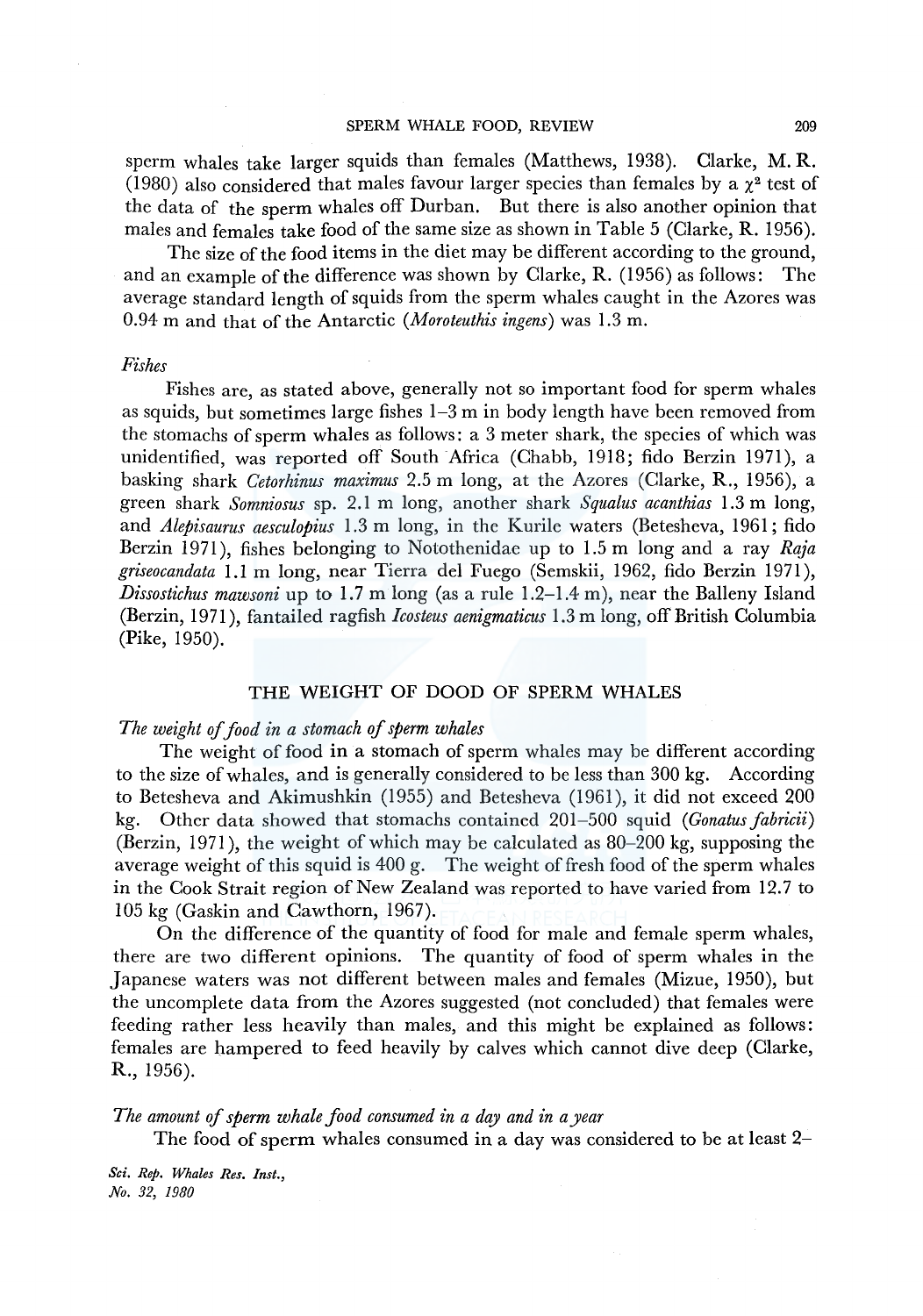3 tons of squids for a sperm whale 13-14 m long by Sleptsov (1952), and one ton a day by Berzin (1971).

Clarke, M. R. (1977) considered the amount of food consumed in a day by sperm whales would be  $2-4\%$  of their body weight and calculated as 300 kg and 200 kg for males and females respectively, supposing the average body weights were 15 tons and 5 tons for males and females respectively. As he stated that the weight of sperm whales is between 8 and 50 tons, if the largest whale is considered, the amount of food consumed in a day will be one ton.

The total weight of cephalopods eaten by sperm whales each year has been estimated by Clarke, M. R. (1977) to be over 110 million tons on the basis of the data on estimated number of whales and estimated weight of food consumed by whales, and also as a muximum figure the amount of cephalopods eaten was estimated to be 320 million tons, accepting a value of 15 tons for the average whale and a consumption of 3.5% of body weight per day as well as an average calorific value of  $75\%$  of that for mascular squids.

## NUTRIENT DISPERSAL BY SPERM WHALES

This problem has scarecely been studied. Sperm whales seem to eat food actively near the surface during night as stated above, but it may be true that they certainly eat several midwater species and also eat species in spawning condition on the bottom. Therefore, it could be considerable that sperm whales probably carry nutrient upwards by eating deepsea squid and defaecating near the surface as Clarke, M. R. (1977) stated.

Many families of cephalopods are said to have large amount of ammonia in their tissues and coelom, and 53-78% of the number of cephalopods consumed by sperm whales are said to be ammonical squid (Clarke, M. R., 1977), which are probably not good for human food as they are.

## ACKNOWLEDGMENTS

My sincere thanks are due to Dr H. Omura, Director of the Whales Research Institute, who kindly enocouraged me to make this review. I would also like to express my very warm thanks to Mrs Y. Takahashi of the Whales Research Institute and Mrs M. Hara of Ocean Research Institute of Tokyo University who kindly helped me in borrowing papers reffered.

## REFERENCES

- ABE, T., 1978. *Keys to the Japanese fishes fully illustrated in colors*, Hokuryukan, Tokyo, pp. 358. (in Japanese) BERZIN, A. A., 1959. On food of sperm whale in the Bering Sea. */zvestia TINRO,* 47: 161-165. (in Russian)
- BERZlN, A. A., 1971. *The sperm whale* (Translated into English in 1972). Israel Program for Scientific Translation, pp. 394.

BETESHEVA, E. I. and I. I. AKIMUSHKIN, 1955. Food of the sperm whale *(Physeter catodon* L.) in the Kurile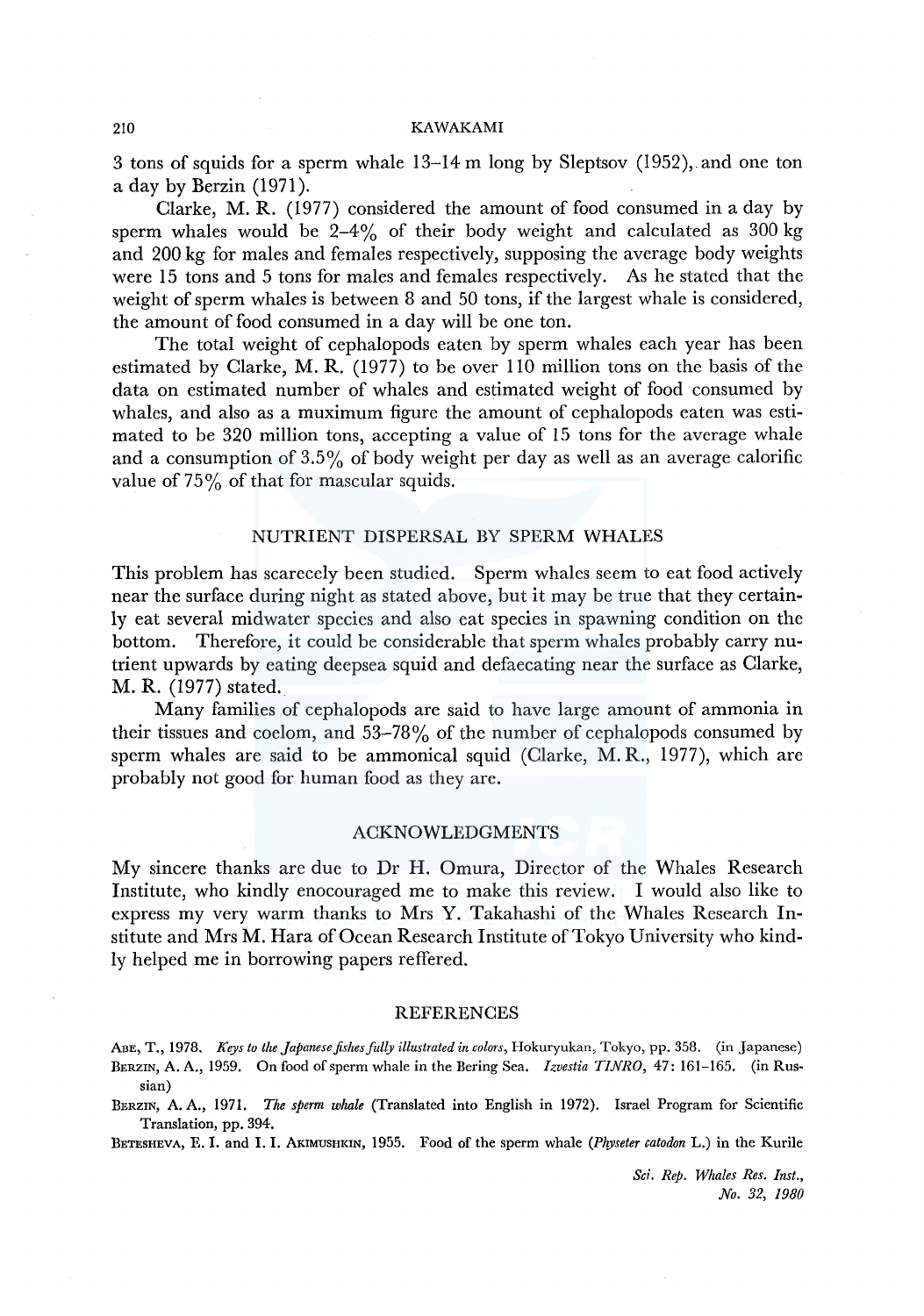Islands region. *Truqy Inst. Okeanol.* 18: 86-94. (in Russian)

- CLARKE, M. R., 1962. Stomach contents of a sperm whale caught off Madeira in 1959. *Norsk Hvalfangst-Tid.,* 51(5):173-191.
- CLARKE, M. R., 1966. A review of the systematics and ecology of ocean squids. *Adv. mar. Biol.,* 4: 99-300.
- CLARKE, M. R., 1972. New technique for the study of sperm whale migration. *Nature,* 238: 405-406.

CLARKE, M. R., 1977. Beaks, nets and numbers. Sym. Zoo!. Soc. London, 38: 89-126.

- CLARKE, M. R., 1980. Cephalopoda in the diet of sperm whales of the southern hemisphere and their bearing on spearm whale biology. *Discovery Rep.* 37. pp. 324.
- CLARKE, M. R. and N. MACLEOD, 1974. Cephalopod remains from a sperm whale caught off Vigo, Spain. *J. mal. biol. Ass. U.K.,* 54: 959-968.
- CLARKE, M. R. and N. MACLEOD, 1976. Cephalopod remains from sperm whales caught off Iceland. J. *mar. biol. Ass. U.K.,* 56: 733-749.
- CLARKE, M. R., N. MACLEOD and 0. PALIZA, 1976. Cephalopod remains from the stomachs of sperm whales caught off Peru and Chile. *Zool., Lond*, 180: 477-493.
- CLARKE, R., 1955. A giant squid swallowed by a sperm whale. *Norsk Hvalfangst-Tid.,* 44 (10): 589-593.

CLARKE, R., 1956. Sperm whales of the Azores. *Discovery Rep.,* 28: 237-298.

- FAR SEAS FISHERIES RESEARCH LABORATORY, 1972. Colored illustrations of bottomfishes collected by Japanese traw*lers.* Japan Deep Sea Trawlers Association, Tokyo, pp. 145. (in Japanese)
- FAR SEAS FISHERIES RESEARCH LABORATORY, 1976. *Colored illustrations* ef *bottomjishes collected* by *Japanese trawlers.* II. Japan Deep Sea Trawlers Association, Tokyo, pp. 188. (in Japanese)
- Fiscus, C. H. and D. W. RICE, 1974. Giant squids, *Architeuthis* sp., from stomachs of sperm whales captured off California. *Calif. Fish and Game,* 60 (2): 91-93.

GAMBELL, R., 1972. Sperm whales off Durban. *Discovery Rep.* 35, 199-358.

- GASKIN, D. E. and M. W. CAWTHORN, 1967. Diet and feeding habits of the sperm whale *(Pkyseter catodon* L.) in the Cook Strait region of New Zealand.  $N, Z, J.$  mar. Freshwat. Res. 1 (2): 159-179.
- ISHIKAWA, C. and Y. WAKIYA, 1914. Note on a gigantic squid obtained from the stomach of a sperm whale. *J. Coll. Agric. Imp. Univ. Tokyo,* 4 (7): 435-443.
- lwAI, E., 1956a. Descriptions on unidentified species of dibranchiate cephalopods. I. An oegopsiden squid belonging to Genus *Architeuthis. Sci. Rep. Whales Res. Inst.,* 11: 140-146.
- IWAI, E., 1956b. Descriptions on unidentified species of dibranchiate cephalopods. II. A Cranchiidae squid of the Genus *Taonius. Sci. Rep. Whales Res. Inst.,* 11: 153-158.
- KAWAKAMI, T., 1976. Squids found in the stomach of sperm whales in the northwestern Pacific. *Sci. Rep. Whales Res. Inst.,* 28: 145-151.
- KEIL, A., 1963. Riesentintenfische aus dem Pottwal-Magen. *Natur und Museum,* 93 (8): 319-323.
- KoRABELNIKOV, L. V., 1959. Diet of sperm whale in the Antarctic. *Priroda,* 3.59: 103-104. (in Russian) McCANN, C., 1974. Body scarring on Cetacea-Odontosetes. *Sci. Rep. Whales Res. Inst.,* 26: 145-155.

MATSUBARA, K., 1979. *Fish, morphology and hierarchy,* Ishizaki-Shoten, Tokyo, pp. 1605.

- MATSUSHITA, T., 1955. Daily rhythmic activity of sperm whales in the Antarctic Ocean. *Bull. Japanese Soc. Sci. Fish.,* 20 (9): 770-773. (in Japanese with English abstract)
- MATTHEWS, L. H., 1938. The sperm whales, *Physeter catodon. Discovery Rep.,* 17: 93-168. 9 pls.
- MrzuE, K., 1950. Food of whales in the adjacent waters of Japan. *Sci. Rep. Whales Res. Inst.,* 5: 81-90.

NrsmwAKI, M., 1965. *Whales and Pinnipeds,* University of Tokyo Press, Tokyo, pp. 82.

- 0KUTANI, T., 1973. Guide and keys to squid in Japan. *Bull. Tokai Reg. Fish. Res. Lab.* 74: 83-111. (in Japanese with English abstract)
- 0KUTANI, T., 1975. Supplements and amendments for" Guide and keys to squid in Japan". *Bull. Takai Reg. Fish. Res. Lab.,* 83: 41-44. (in Japanese with English abstract)
- 0KUTANI, T. and T. NEMOTO, 1964. Squids as the food of sperm whale in the Bering Sea and Alaskan Gulf. *Sci. Rep. Whales Res. Inst.* 18: 111-121.
- 0KUTANI, T., Y. SATAKE, S. 0HSUMI and T. KAWAKAMI, 1976. Squids eaten by sperm whales caught off Jo ban district, Japan, during January-February, 1976. *Bull. Tokai Reg. Fish. Res. Lab.,* 87: 67-113.
- 0KUTANI, T. and Y. SATAKE, 1978. Squids in the diet of 38 sperm whales caught in the Pacific off northern Honshu, Japan, February 1977. *Bull. Tokai Reg. Fish. Res. Lab.,* 93: 13-27.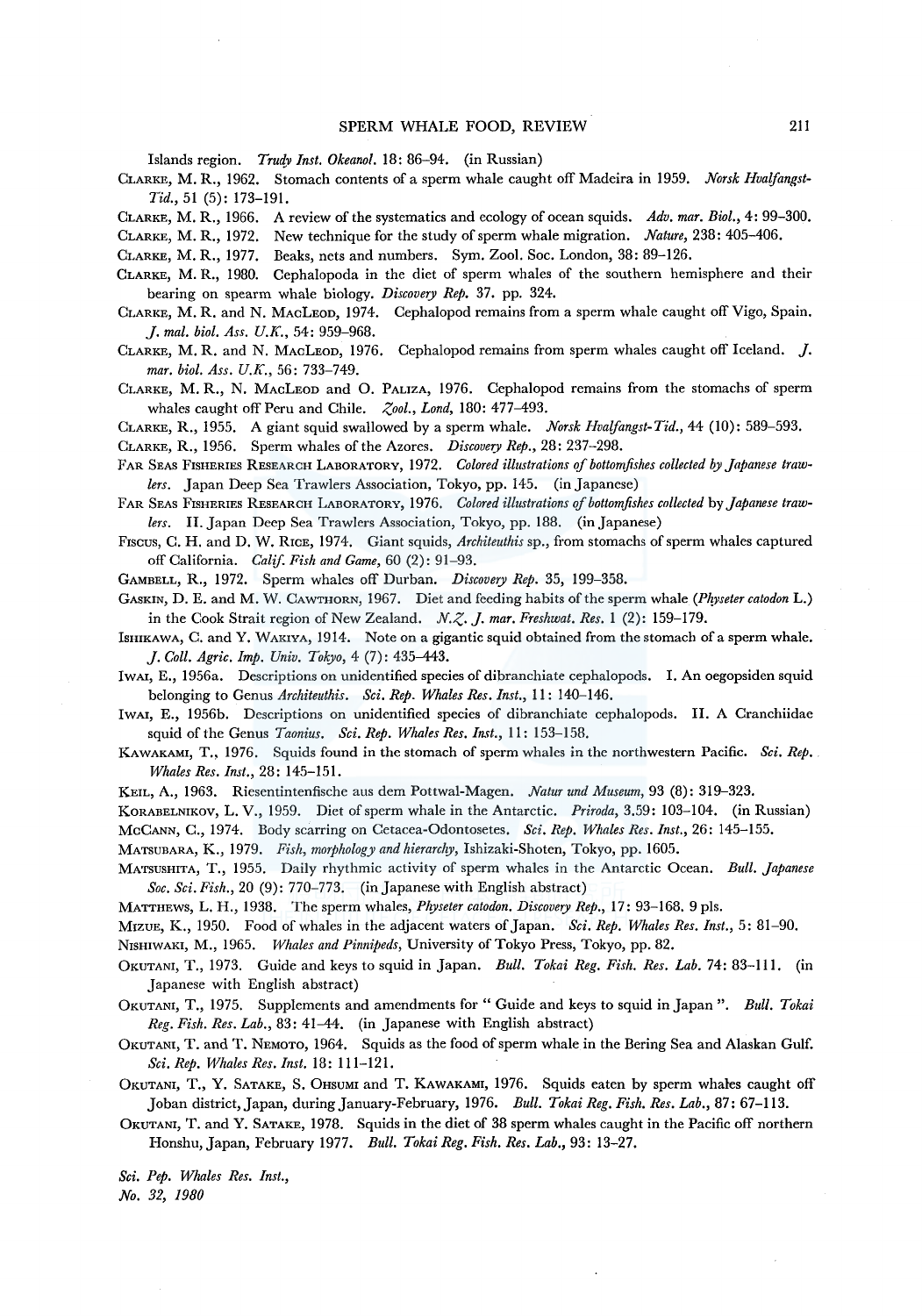OMURA, H., 1950. Whales in the adjacent waters of Japan. *Sci. Rep. Whales Res. Inst.,* 4: 27-113.

PIKE, G. C., 1950. Stomach contents of whales caught off the coast of British Columbia. *Prog. Rep. Pacif. Cst. Stns,* 83: 27-28.

RrcE, D. W., 1963. Progress report on biological studies of the larger cetacea in the waters off California. *Norsk Hvalfangst-Tid.,* 52 (7): 181-187.

RoE, **H.S.J** ., 1969. The food and feeding habits of sperm whales *(Physeter catodon* **L.)** taken off the west coast of Iceland. *j. Cons. int. Explor. Mer.,* 33 (!): 93-102.

TARASEVICH, M. N., 1963. Data on feeding of sperm whales in the northern area ofKurile waters. *Trudy Inst. Okeanol Akad. nauk SSSR.* 71: 195-206. (in Russian with English summary).

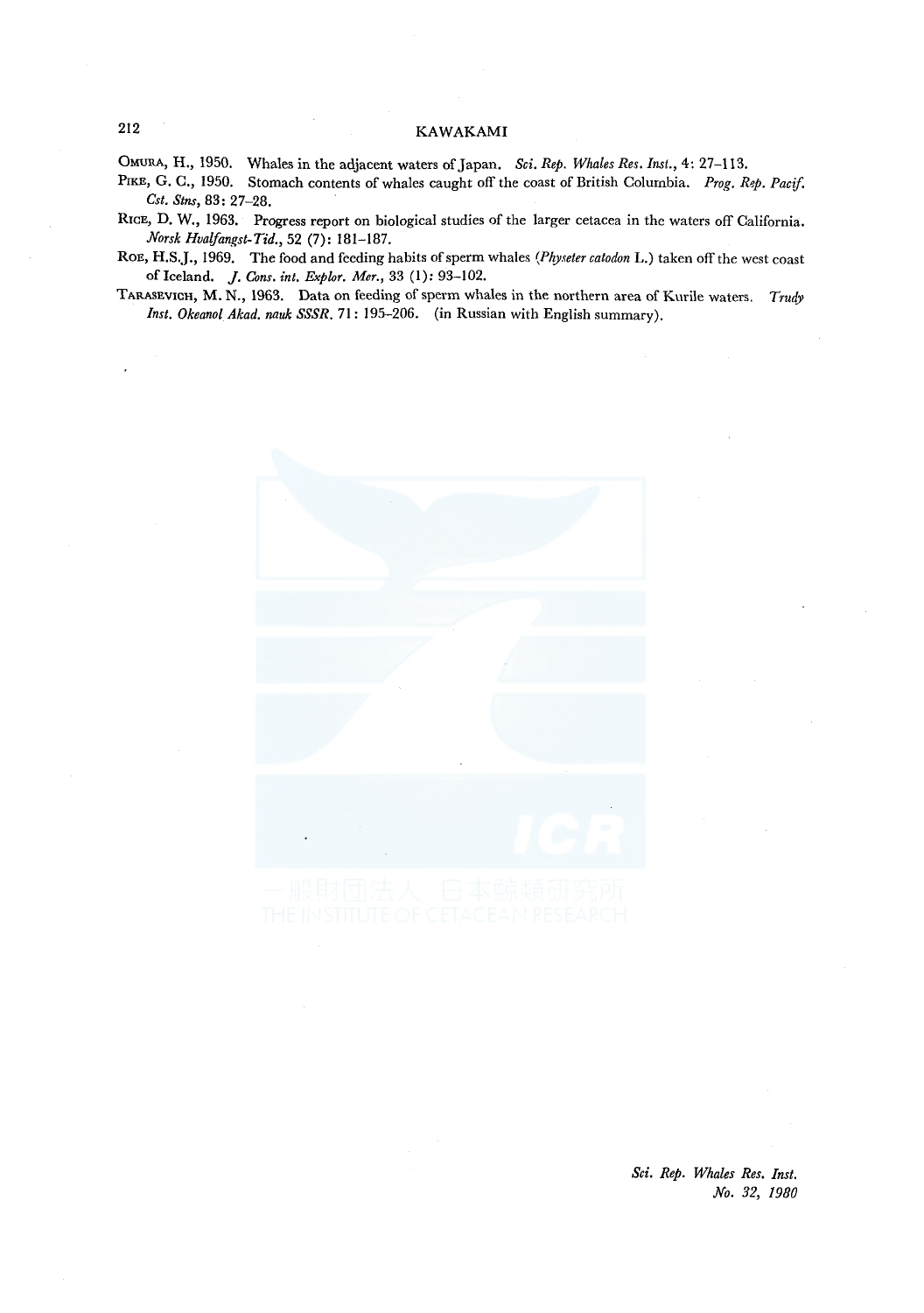| Family                                   | Pacific                  |                           |                                                                                  |                          |                          | Atlantic           |                          |                          | Indian<br>Antarctic      |                          |                          | Off S.                   |                                                  |                          |
|------------------------------------------|--------------------------|---------------------------|----------------------------------------------------------------------------------|--------------------------|--------------------------|--------------------|--------------------------|--------------------------|--------------------------|--------------------------|--------------------------|--------------------------|--------------------------------------------------|--------------------------|
| Genus Species                            |                          |                           | NW <sup>1)</sup> N <sup>2)</sup> NE <sup>3</sup> SW <sup>4</sup> SE <sup>5</sup> |                          |                          | NE3) SW4) SE5)     |                          |                          | S <sub>6</sub>           | Pac                      | Atl                      |                          | $\operatorname{Ind}$ $\operatorname{Ant}^{\eta}$ | Afr. $8)$                |
| Loliginidae                              |                          |                           |                                                                                  |                          |                          |                    |                          |                          |                          |                          |                          |                          |                                                  |                          |
| Loligo forbesi                           |                          |                           |                                                                                  |                          |                          | $\hspace{0.1mm} +$ |                          |                          |                          |                          |                          |                          |                                                  |                          |
| Enoploteuthidae                          |                          |                           |                                                                                  | $\div$                   |                          |                    | $\div$                   | ┿                        | ┿                        |                          |                          |                          |                                                  |                          |
| Ancistrocheirus lesueuri                 | $+$                      | —                         |                                                                                  | $\overline{\phantom{0}}$ | $\ddag$                  | $\ddot{}$          |                          | $\ddot{}$                | $^{+}$                   |                          |                          |                          |                                                  |                          |
| Octopoteuthidae                          | -                        | $\overline{\phantom{a}}$  | $\overline{\phantom{a}}$                                                         | $+$                      | $\ddag$                  | $\boldsymbol{+}$   | $+$                      | $^{+}$                   | $+$                      |                          |                          | -                        | $+$                                              |                          |
| Octopoteuthis longiptera                 | $\ddot{}$                |                           | $^{+}$                                                                           | <u></u>                  |                          |                    | $\bm{+}$                 |                          |                          |                          |                          |                          | -                                                |                          |
| 0. spp.                                  | $\div$                   | $\rightarrow$             |                                                                                  |                          | $^{+}$                   | $\ddag$            |                          |                          |                          |                          |                          | -                        |                                                  |                          |
| Taningia danae                           | $+$                      | —                         | -                                                                                | <b>-</b>                 | $\pm$                    | $^{+}$             |                          | -                        |                          |                          |                          |                          |                                                  |                          |
| $-Cucioteuthis unguiculata$ -            |                          |                           |                                                                                  |                          | $\overline{\phantom{0}}$ | $\hspace{0.1mm} +$ |                          |                          |                          |                          | ----                     | <u></u>                  |                                                  |                          |
| Onychoteuthidae                          | $\hspace{0.1mm} +$       | $\pm$                     | $^+$                                                                             | $^+$                     |                          |                    |                          | $\boldsymbol{+}$         | $\bm{+}$                 |                          |                          |                          | $\bm{+}$                                         |                          |
| Onychoteuthis banksii                    | $+$                      | $+$                       | $^{+}$                                                                           | ---                      |                          | $\div$             |                          |                          |                          |                          | $^{+}$                   |                          | ┿                                                |                          |
| $O.$ spp.                                | $^{+}$                   | —                         | $+$                                                                              | $+$                      | $\rightarrow$            | Ξ.                 | -                        | ÷.                       | $\overline{\phantom{0}}$ | $\overline{\phantom{0}}$ | --                       | —                        | $\overline{\phantom{0}}$                         |                          |
| Moroteuthis robusta                      | $^{+}$                   | $^{+}$                    | $\boldsymbol{+}$                                                                 |                          |                          |                    | -                        | <b></b>                  | $^+$                     | $\hspace{0.1mm} +$       |                          |                          | -                                                | $^{+}$                   |
| M. lönbergii                             | $+$                      | $\overline{\phantom{0}}$  |                                                                                  | -                        |                          |                    |                          | $\overline{\phantom{0}}$ | -                        | --                       | ⊶                        |                          |                                                  |                          |
| M. ingens                                | $\overline{\phantom{0}}$ |                           |                                                                                  |                          |                          |                    |                          |                          | +                        | ÷                        | —                        | $\,+\,$                  |                                                  |                          |
| M. robsoni                               |                          |                           | ⊷                                                                                | -                        |                          | $\overline{+}$     |                          |                          |                          |                          |                          |                          |                                                  |                          |
| M. knipovitchi                           |                          |                           |                                                                                  |                          |                          |                    |                          | —                        |                          |                          |                          |                          | $\div$                                           |                          |
| $M$ . sp.                                | -                        |                           |                                                                                  | $+$                      | $+$                      | -                  | $\overline{\phantom{0}}$ | --                       | $+$                      | $\overline{\phantom{a}}$ | -                        | —<br>—                   | --                                               | -                        |
| Tetronychoteuthis<br>dussumierii         | $\overline{\phantom{0}}$ |                           | $\overline{\phantom{0}}$                                                         | $\overline{\phantom{0}}$ |                          | ┽                  |                          | -                        | $\overline{\phantom{0}}$ |                          | -                        | --                       | --                                               |                          |
| T. sp.                                   |                          |                           |                                                                                  |                          |                          | ┿                  |                          |                          |                          |                          |                          |                          |                                                  |                          |
| Kondakovia longimana                     |                          |                           |                                                                                  | ---                      | --                       | $\hspace{0.1mm} +$ |                          |                          |                          |                          |                          |                          |                                                  |                          |
| $K$ . sp.                                | -                        | -                         |                                                                                  |                          |                          |                    | $\overline{\phantom{0}}$ | --                       |                          |                          |                          |                          | $\, +$                                           |                          |
| Cycloteuthidae                           |                          |                           |                                                                                  | ┿                        |                          |                    | ᆠ                        | --                       | $\hbox{+}$               |                          | $\overline{\phantom{0}}$ |                          |                                                  |                          |
| Cycloteuthis akimushkini                 | $\overline{\phantom{0}}$ |                           |                                                                                  |                          |                          | $\ddag$            |                          |                          |                          |                          |                          |                          | --                                               |                          |
| $C.$ sp.                                 |                          | —                         |                                                                                  |                          | ┿                        |                    |                          |                          |                          |                          |                          |                          |                                                  |                          |
| Gonatidae                                | $^+$                     | $\div$                    | $^{+}$                                                                           |                          | ┿                        | ┿                  |                          |                          |                          | ÷                        |                          | منعا                     | $^{+}$                                           |                          |
| Gonatus fabricii                         | $\div$                   | $^{+}$                    | $\! +$                                                                           | -                        |                          | $\,+\,$            | -                        |                          |                          |                          | -                        | ---                      | -                                                |                          |
| G. berryi                                | $+$                      | $\overline{\phantom{a}}$  | -                                                                                |                          |                          |                    |                          |                          |                          | $\overline{\phantom{0}}$ |                          |                          | L,                                               |                          |
| G. antarcticus                           |                          | --                        |                                                                                  |                          | $^{+}$                   |                    |                          |                          | $\ddot{}$                | -                        |                          | $\overline{\phantom{0}}$ |                                                  |                          |
| $G.$ sp.                                 | ⊹                        |                           |                                                                                  | $\overline{\phantom{0}}$ |                          |                    |                          |                          |                          | -                        |                          |                          |                                                  |                          |
| Berryteuthis magister                    | ┿                        |                           | للبيد                                                                            | -                        |                          |                    |                          |                          |                          | —                        |                          |                          |                                                  |                          |
| -Gonatus magister<br>Gonatopsis borealis | $+$                      | $+$                       | $^{+}$                                                                           |                          |                          |                    |                          |                          |                          |                          |                          |                          |                                                  |                          |
| G. makko                                 | ┿                        | $\, +$                    | $\ddag$                                                                          |                          |                          |                    |                          |                          |                          |                          |                          |                          | $\overline{a}$                                   |                          |
| G. octopedatus                           | $\pm$<br>$+$             | $\ddot{\phantom{1}}$<br>▃ | щ                                                                                |                          | $\overline{\phantom{a}}$ |                    |                          | E                        |                          |                          | --                       | —                        | $\equiv$                                         | $\overline{\phantom{0}}$ |
| Mesonychoteuthis                         | $\overline{\phantom{0}}$ |                           |                                                                                  |                          |                          |                    |                          |                          | $^{+}$                   |                          |                          |                          |                                                  |                          |
| hamiltoni                                |                          |                           |                                                                                  |                          |                          |                    |                          |                          |                          |                          |                          |                          |                                                  |                          |
| Psychoteuthidae                          | -                        | -                         | ÷                                                                                | ┿                        |                          |                    |                          |                          |                          |                          |                          |                          |                                                  |                          |
| Psychoteuthis sp.                        |                          | $\overline{\phantom{0}}$  |                                                                                  |                          | $+$                      |                    |                          |                          |                          |                          |                          |                          | --                                               |                          |
| Lepidoteuthidae                          | <b></b>                  | $\overline{\phantom{a}}$  | $\overline{\phantom{0}}$                                                         | $+$                      | $\overline{\phantom{0}}$ | $\ddag$            | $\ddot{}$                | -                        | -                        | $\overline{\phantom{0}}$ | $\overline{\phantom{0}}$ | $\qquad \qquad$          | $\overline{\phantom{0}}$                         |                          |
| Lepidoteuthis grimaldii                  | $^{+}$                   | --                        |                                                                                  |                          |                          | $\boldsymbol{+}$   |                          |                          |                          |                          |                          |                          | -                                                |                          |
| L. sp.                                   |                          |                           |                                                                                  |                          |                          | $^{+}$             |                          |                          |                          |                          |                          |                          |                                                  |                          |
| Architeuthidae                           |                          |                           | -                                                                                | $^{+}$                   |                          | $\boldsymbol{+}$   |                          | $^{+}$                   |                          |                          | $\div$                   |                          |                                                  | $\div$                   |
| Architeuthis japonica                    | $+$                      |                           | $\ddot{}$                                                                        | $\overline{\phantom{0}}$ |                          |                    |                          |                          |                          |                          | $\overline{\phantom{0}}$ |                          |                                                  |                          |

## APPENDIX TABLE I. THE CEPHALOPODS FOUND IN THE STOMACHS OF SPERM WHALES BY AREA\*

*Sci. Rep. Whales Res. Inst., No. 32, 1980* 

Continued ...

 $\bar{z}$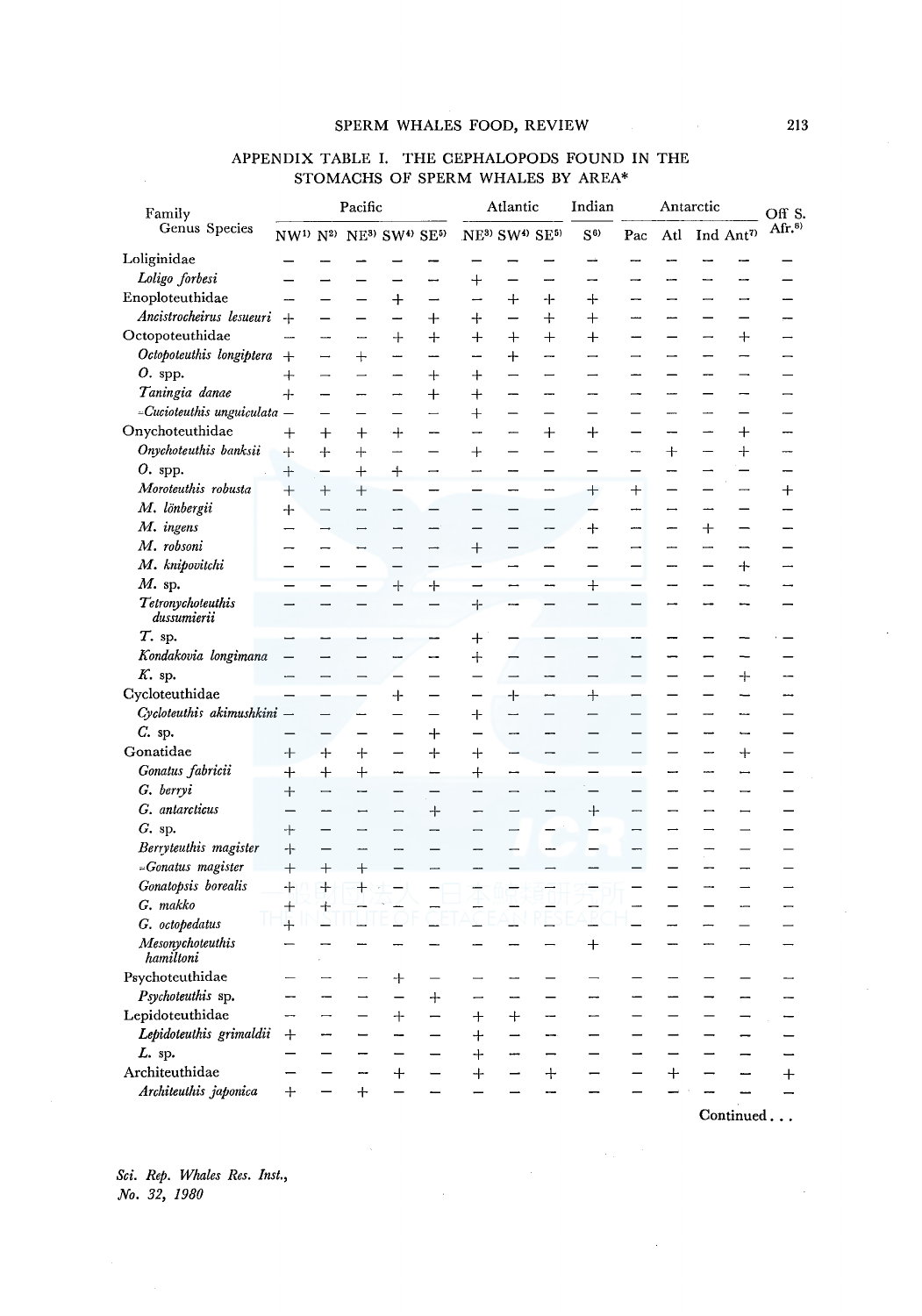# APPENDIX TABLE I. Continued.

| Family                        | Pacific                                                                           |                          |                          |                                  | Atlantic                        |                                                    |                          | Indian                   | Antarctic                |                          |                          |                          | Off S.                          |                          |
|-------------------------------|-----------------------------------------------------------------------------------|--------------------------|--------------------------|----------------------------------|---------------------------------|----------------------------------------------------|--------------------------|--------------------------|--------------------------|--------------------------|--------------------------|--------------------------|---------------------------------|--------------------------|
| Genus Species                 | NW <sup>1)</sup> N <sup>2</sup> ) NE <sup>3</sup> SW <sup>4</sup> SE <sup>5</sup> |                          |                          |                                  |                                 | NE <sup>3)</sup> SW <sup>4)</sup> SE <sup>5)</sup> |                          |                          | $S^{6)}$                 | Pac                      | Atl                      |                          | Ind Ant <sup>7)</sup>           | Ar <sub>0</sub>          |
| A. physeteris                 |                                                                                   |                          |                          |                                  |                                 | $\,+\,$                                            |                          |                          |                          |                          |                          |                          |                                 |                          |
| $-Dubiotau this\ physics -$   |                                                                                   |                          |                          | --                               |                                 | $+$                                                |                          |                          | Ļ.                       |                          |                          |                          |                                 |                          |
| A. sp.                        | -                                                                                 | -                        | --                       | $\div$                           | $\overline{\phantom{0}}$        | $\div$                                             |                          | -                        | +                        | $\overline{\phantom{0}}$ | $\ddag$                  | $\overline{\phantom{0}}$ |                                 |                          |
| Histioteuthidae               | ┿                                                                                 | ÷.                       | $^{+}$                   | $^{+}$                           | $^{+}$                          | $\ddag$                                            | $^{+}$                   | $^{+}$                   | $^{+}$                   | <u></u>                  | $\overline{\phantom{0}}$ | $\overline{\phantom{0}}$ | $+$                             |                          |
| Histioteuthis dofleini        | ┿                                                                                 | $\overline{\phantom{0}}$ | <u>— н</u>               | $\overline{\phantom{0}}$         | <u></u>                         | $\bm{+}$                                           |                          | -                        | -                        | $\overline{\phantom{0}}$ | $\overline{\phantom{0}}$ | $\overline{\phantom{0}}$ | $\overline{\phantom{0}}$        |                          |
| =Stigmateuthis dofleini       | —                                                                                 | <u></u>                  | $\overline{+}$           |                                  |                                 |                                                    |                          |                          |                          |                          |                          |                          |                                 |                          |
| H. sp.                        |                                                                                   | —                        |                          | <u></u>                          | ┿                               | $\bm{+}$                                           |                          |                          |                          |                          |                          |                          |                                 |                          |
| $-S.$ sp.                     |                                                                                   | $\ddot{}$                |                          |                                  |                                 |                                                    |                          |                          |                          |                          |                          |                          |                                 |                          |
| - <i>Calliteuthis</i> sp.     |                                                                                   |                          | $\overline{\phantom{0}}$ |                                  |                                 | $^{+}$                                             |                          |                          |                          |                          |                          |                          |                                 |                          |
| H. meleagroteuthis            |                                                                                   | -                        |                          |                                  | ─                               |                                                    |                          |                          |                          |                          |                          |                          |                                 |                          |
| = Meleagroteuthis<br>separata | $\bm{+}$                                                                          | $+$                      | $+$                      | $\overline{\phantom{0}}$         | $\overline{\phantom{0}}$        |                                                    |                          | ш,                       |                          |                          |                          | <u>—</u>                 | $\overline{\phantom{0}}$        |                          |
| H. bonelliana                 | $\overline{\phantom{0}}$                                                          |                          |                          | ┿                                |                                 | $\div$                                             | —                        | $\overline{ }$           | $\div$                   |                          |                          |                          | --                              |                          |
| H. bonellii                   |                                                                                   |                          |                          |                                  |                                 | $\ddot{}$                                          |                          | $\overline{\phantom{0}}$ |                          |                          | --                       |                          | $\overline{\phantom{0}}$        |                          |
| H. cookiana                   | -                                                                                 | $\overline{\phantom{0}}$ | $\overline{\phantom{0}}$ | ┿                                | -                               | -                                                  | $\overline{\phantom{0}}$ | ▃                        | $\overline{\phantom{0}}$ | -                        | -                        | —                        | —                               |                          |
| ${\bf Ommastrephidae}$        | $\overline{\phantom{0}}$                                                          | -                        | $+$                      | $+$                              | $\hspace{.1cm} + \hspace{.1cm}$ | $\overline{\phantom{0}}$                           | $\overline{\phantom{0}}$ | -                        | $\div$                   | -                        | —                        | —                        | $\hspace{.1cm} + \hspace{.1cm}$ |                          |
| Todarodes sagittatus          | -                                                                                 |                          |                          |                                  | -                               | $\ddag$                                            | -                        | -                        | -                        | -                        |                          | $\overline{\phantom{0}}$ | $\overline{\phantom{0}}$        | —                        |
| T. sp.                        |                                                                                   |                          | —                        | $\overline{\phantom{0}}$         |                                 |                                                    |                          |                          | $+$                      |                          | $\overline{\phantom{0}}$ | $\overline{ }$           |                                 |                          |
| Nototodarus sloani            | -                                                                                 | $\overline{\phantom{a}}$ | --                       | $\ddot{}$                        |                                 |                                                    |                          |                          |                          |                          | $\overline{\phantom{0}}$ |                          | —                               |                          |
| Ommastrephes bartrami         | $+$                                                                               | $\overline{\phantom{0}}$ |                          | $\overline{\phantom{0}}$         |                                 |                                                    | −                        | -                        |                          | $\overline{\phantom{a}}$ | ÷,                       | ÷                        | —                               |                          |
| =Stenoteuthis bartrami        | $^{+}$                                                                            |                          |                          | $\hspace{0.1mm} +\hspace{0.1mm}$ |                                 |                                                    | $\overline{\phantom{0}}$ | —                        | ┿                        |                          | --                       | L.                       | -                               | Ĩ.                       |
| Dosidicus gigas               |                                                                                   |                          |                          | --                               | $\hbox{+}$                      |                                                    |                          |                          |                          |                          |                          |                          | $\overline{\phantom{0}}$        |                          |
| =Ommastrephes gigas           |                                                                                   |                          |                          | --                               | $\hbox{+}$                      |                                                    |                          |                          |                          |                          |                          |                          |                                 |                          |
| Symplectoteuthis sp.          | --                                                                                | -                        | -                        | —                                | $\ddot{+}$                      |                                                    |                          |                          |                          |                          | <b></b>                  |                          |                                 |                          |
| Chiroteuthidae                |                                                                                   | —                        | $\div$                   | $^{+}$                           | $\div$                          |                                                    |                          | -                        | $\mathrm{+}$             | -                        | $\overline{\phantom{0}}$ | $\overline{\phantom{0}}$ | —                               |                          |
| Chiroteuthis calyx            | $^{+}$                                                                            |                          |                          |                                  |                                 |                                                    |                          |                          | <u></u>                  |                          |                          |                          |                                 |                          |
| C. veranyi                    | $+$                                                                               | $^{+}$                   | $^+$                     |                                  |                                 |                                                    |                          |                          |                          |                          |                          | --                       |                                 |                          |
| $C.$ spp.                     |                                                                                   |                          |                          | --                               | $\div$                          | $\ddag$                                            |                          |                          |                          |                          |                          | -                        |                                 |                          |
| Mastigoteuthidae              | ⊷                                                                                 |                          | $\overline{\phantom{a}}$ | $+$                              |                                 |                                                    | --                       | --                       | $\overline{\phantom{0}}$ |                          |                          |                          | $\ddag$                         |                          |
| Mastigoteuthis sp.            |                                                                                   | $^{+}$                   | ÷,                       | $\overline{\phantom{0}}$         |                                 |                                                    | -                        | −                        | ∽                        |                          | L.                       |                          | $\overline{\phantom{a}}$        |                          |
| Cranchiidae                   | $\overline{\phantom{0}}$                                                          |                          | $^{+}$                   | $+$                              | $^{+}$                          | $^{+}$                                             | $\overline{\phantom{a}}$ | $^{+}$                   | $^{+}$                   | $\overline{\phantom{0}}$ | $\overline{\phantom{0}}$ | $\overline{\phantom{0}}$ | $+$                             |                          |
| Cranchia scabra               | $+$                                                                               |                          |                          |                                  | ÷,                              |                                                    |                          |                          |                          | -                        | $\overline{\phantom{0}}$ |                          | $\overline{\phantom{0}}$        |                          |
| Taonius pavo                  | $^{+}$                                                                            | $+$                      | $^{+}$                   | -                                | $\overline{\phantom{0}}$        | $^{+}$                                             | $\overline{\phantom{a}}$ | $\overline{\phantom{0}}$ | -                        | $\overline{\phantom{0}}$ | $\overline{\phantom{0}}$ | $\overline{\phantom{0}}$ |                                 | <u></u>                  |
| T. megalops                   |                                                                                   |                          |                          | --                               | $+$                             | $^{+}$                                             | $\overline{\phantom{0}}$ |                          | $\overline{\phantom{0}}$ | -                        | $\overline{\phantom{0}}$ | $\overline{\phantom{0}}$ | $\overline{\phantom{a}}$        | $\overline{\phantom{0}}$ |
| T. spp.                       | $+$                                                                               | ÷                        |                          |                                  |                                 |                                                    |                          |                          |                          | ---                      | $\overline{\phantom{0}}$ | $\overline{\phantom{0}}$ | --                              | $^{+}$                   |
| Galiteuthis armata            | $^{+}$                                                                            | $^{+}$                   | $+$                      |                                  | e.                              | $^{+}$                                             | ┶                        | a.                       | ᆠ                        |                          | -                        |                          | -                               | --                       |
| $G.$ sp.                      | $+$                                                                               | 山                        | $\overline{\phantom{0}}$ | Ц                                | ┶                               | ┶                                                  | ┶                        | 4                        | ∽.                       |                          | —                        | --                       | $\overline{\phantom{0}}$        |                          |
| Phasmatopsis cymoctypus       | $\overline{\phantom{0}}$                                                          |                          |                          |                                  | $\overline{\phantom{0}}$        | $^{+}$                                             |                          | $\overline{\phantom{0}}$ |                          |                          | ---                      | $\overline{\phantom{0}}$ | $\overline{\phantom{0}}$        | <u>—</u>                 |
| P. sp.                        |                                                                                   |                          |                          |                                  | $\ddot{}$                       | $\overline{\phantom{0}}$                           | —                        |                          |                          |                          | $\overline{\phantom{a}}$ | $\overline{\phantom{0}}$ | $\overline{\phantom{0}}$        | $\ddot{}$                |
| Mesonychoteuthis<br>hamiltony |                                                                                   |                          |                          |                                  | $+$                             |                                                    |                          |                          |                          |                          |                          | L                        | $^{+}$                          | —                        |
| Pholidoteuthidae              |                                                                                   |                          |                          | $\hspace{0.1mm} +$               |                                 |                                                    |                          | $^+$                     | $\mathrm{+}$             |                          |                          | $\overline{\phantom{0}}$ |                                 |                          |
| Pholidoteuthis sp.            |                                                                                   | $\overline{\phantom{0}}$ | $\overline{\phantom{0}}$ | —                                | -                               | $\pm$                                              | --                       | ⊸                        | ┿                        | $\overline{\phantom{0}}$ | $\overline{\phantom{0}}$ | $\overline{\phantom{0}}$ | $\overline{\phantom{0}}$        |                          |
| P. ? boschmai                 |                                                                                   |                          |                          |                                  |                                 | $^{+}$                                             |                          | —                        |                          | -                        |                          | --                       |                                 | $\overline{\phantom{0}}$ |
| Vampyroteuthidae              |                                                                                   |                          | $^{+}$                   |                                  | $^{+}$                          |                                                    | -                        |                          |                          |                          |                          |                          |                                 | $\overline{\phantom{0}}$ |
| Vampyroteuthis<br>infernalis  |                                                                                   |                          |                          |                                  | $+$                             | —                                                  |                          |                          |                          |                          |                          |                          |                                 |                          |

Continued . . .

*Sci. Rep. Whales Res. Inst., No. 32, 1980* 

 $\bar{\beta}$ 

 $\bar{\omega}$ 

 $\sim$ 

 $\sim$   $\sim$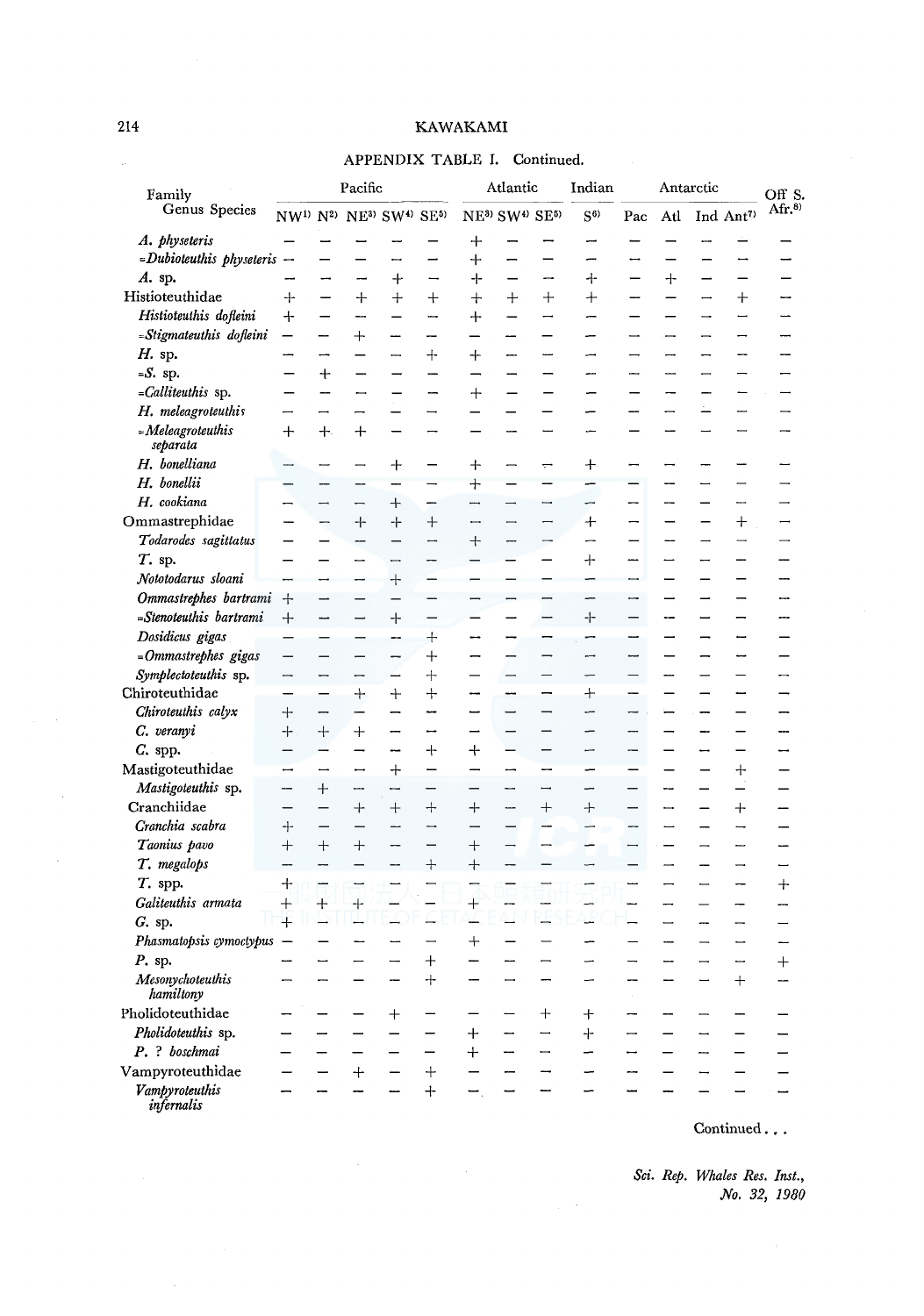APPENDIX TABLE I. Continued.

| Family                  | Pacific                      |  |        |        | Atlantic |   |                                                 | Indian<br>Antarctic |                |     |     | Off S. |                      |                     |
|-------------------------|------------------------------|--|--------|--------|----------|---|-------------------------------------------------|---------------------|----------------|-----|-----|--------|----------------------|---------------------|
| Genus Species           | $NW1$ $N2$ $NE3$ $SW4$ $SE5$ |  |        |        |          |   | NE <sup>3</sup> SW <sup>4</sup> SE <sup>5</sup> |                     | S <sup>6</sup> | Pac | Atl |        | Ind Ant <sup>7</sup> | $Ar.$ <sup>8)</sup> |
| Vampyroteuthis sp.      |                              |  |        |        |          |   |                                                 |                     |                |     |     |        |                      |                     |
| Octopodidae             | $^{+}$                       |  | $^{+}$ | $^{+}$ | $^{+}$   | ┿ |                                                 |                     | ┿              |     |     |        |                      |                     |
| Octopus vulgaris        | ⊹                            |  |        |        |          |   |                                                 |                     |                |     |     |        |                      |                     |
| O. gilbertianus         | 4                            |  | ╉      |        |          |   |                                                 |                     |                |     |     |        |                      |                     |
| 0. sp.                  |                              |  | $\div$ |        |          |   |                                                 |                     |                |     |     |        |                      |                     |
| Paroctopus gilbertianus | ┿                            |  |        |        |          |   |                                                 |                     |                |     |     |        |                      |                     |
| Alloposidae             |                              |  |        |        |          |   |                                                 |                     |                |     |     |        |                      |                     |
| Alloposus mollis        | $^{+}$                       |  |        |        |          |   |                                                 |                     |                |     |     |        |                      |                     |
| $A.$ sp.                |                              |  |        |        |          |   |                                                 |                     |                |     |     |        |                      |                     |
| Amphitretidae           |                              |  |        |        |          |   |                                                 |                     |                |     |     |        |                      |                     |
| Amphitretus sp.         |                              |  |        |        |          |   |                                                 |                     |                |     |     |        |                      |                     |

Notes:

\* The list has been drawn up on the basis of data from the works listed in the chapter " RE-FERENCE." The bar in the table only shows that the shecimen was not reported by this name.<br>
) Northwestern part of the Ocean. 5) Southeastern part of the Ocean.

1) Northwestern part of the Ocean. 5) Southeastern part of the Ocean.<br>
2) Northern part of the Ocean. 6) Southern part of the Ocean.

2) Northern part of the Ocean.<br>3) Northeastern part of the Ocean.

4) Southwestern part of the Ocean. 8) Off South Africa.

- 
- 7) The part of the Ocean was not reported.
- 

| APPENDIX TABLE II. THE FISHES FOUND IN THE STOMACHS |  |                          |  |  |  |
|-----------------------------------------------------|--|--------------------------|--|--|--|
|                                                     |  | OF SPERM WHALES BY AREA* |  |  |  |

|                 |                         |          |                   |                  | Pacific         |                  |           |                    | Atl. Ind. | Antarctic |     |              |     |
|-----------------|-------------------------|----------|-------------------|------------------|-----------------|------------------|-----------|--------------------|-----------|-----------|-----|--------------|-----|
| English name    | Family<br>Genus Species | $NW^{1}$ | $\mathbf{N}^{2)}$ | NE <sup>3</sup>  | SW <sup>4</sup> | SE <sup>5)</sup> | $Pac^{6}$ | NE <sup>3</sup>    | S.        | Pac       | Atl | $_{\rm Ind}$ | Ant |
| Lamprey         | Petromyzonidae          |          | ┿                 | $\boldsymbol{+}$ |                 |                  |           |                    |           |           |     |              |     |
| Pacific lamprey | Entophenus tridentatus  |          | $\div$            |                  |                 |                  |           |                    |           |           |     |              |     |
|                 | Scyliorhinidae          |          |                   |                  |                 |                  |           |                    |           |           |     |              |     |
| Brown cat shark | Apristurus brunneus     |          |                   | $\, + \,$        |                 |                  |           |                    |           |           |     |              |     |
|                 | Cetorhinidae            |          |                   |                  |                 |                  |           |                    |           |           |     |              |     |
| Basking shark   | Cetorhinus maximus      |          |                   |                  |                 |                  |           | ⊹                  |           |           |     |              |     |
|                 | $C.$ sp.                |          |                   |                  |                 |                  |           | $^{+}$             |           |           |     |              |     |
| Blue shark      | Carchariidae            |          |                   |                  |                 |                  |           |                    |           |           |     |              |     |
|                 | Carcharias glaucus      |          |                   |                  |                 |                  |           | $\hspace{0.1mm} +$ |           |           |     |              |     |
| Shark           | Squalidae               | $\div$   |                   |                  |                 |                  |           |                    |           |           |     |              |     |
| Spined dog fish | Squalus acanthias       | ┿        |                   |                  |                 |                  |           |                    |           |           |     |              |     |
|                 | -Koinga kirki           |          |                   |                  |                 |                  |           |                    |           |           |     |              |     |
|                 | Dalatiidae              |          |                   |                  |                 |                  |           |                    |           |           |     |              |     |
| Green shark     | Somniosus sp.           |          |                   |                  |                 |                  |           |                    |           |           |     |              |     |
| Greenland shark | S. microcephalus        |          |                   |                  |                 |                  |           | $^{+}$             |           |           |     |              |     |
| Black shark     | Dalatias licha          |          |                   |                  |                 |                  |           | $\mathrm{+}$       |           |           |     |              |     |
|                 | $D$ , sp.               |          |                   |                  |                 |                  |           |                    |           |           |     |              |     |
| Shark           | Echinorhinidae          |          |                   |                  |                 |                  |           |                    |           |           |     |              |     |
|                 | Echinorhinus cooki      |          |                   |                  |                 |                  |           |                    |           |           |     |              |     |
|                 | E. sp.                  |          |                   |                  |                 |                  |           |                    |           |           |     |              |     |
|                 |                         |          |                   |                  |                 |                  |           |                    |           |           |     | Continued    |     |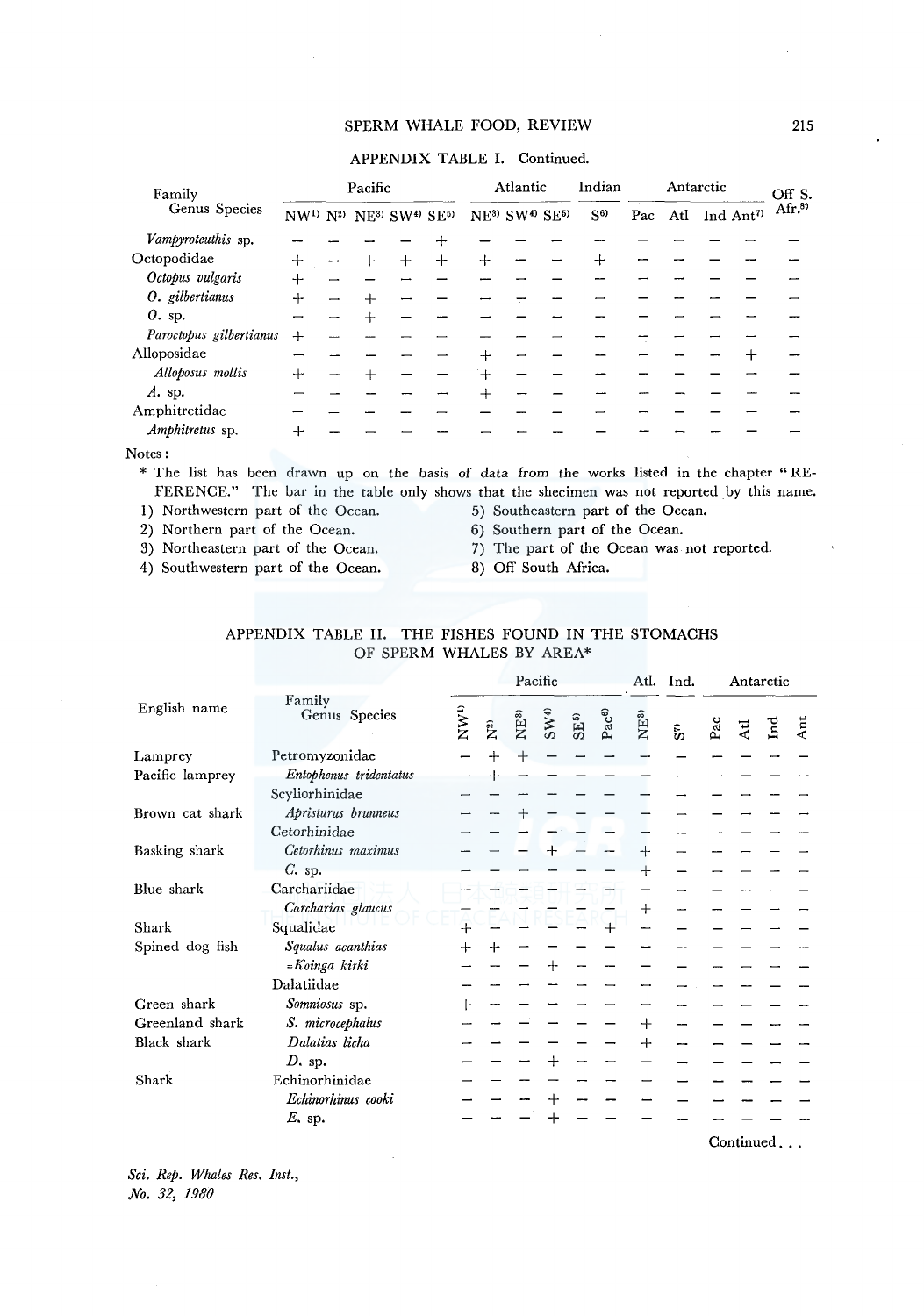# APPENDIX TABLE II. Continued.

|                                | Family<br>Genus Species          |                    |               |                          | Pacific         |                 |                          | Atl.                     | Ind.<br>S <sub>0</sub>   | Antarctic |        |     |     |
|--------------------------------|----------------------------------|--------------------|---------------|--------------------------|-----------------|-----------------|--------------------------|--------------------------|--------------------------|-----------|--------|-----|-----|
| English name                   |                                  | $N^{(1)}$          | $\tilde{Z}^2$ | NE <sup>3</sup>          | SW <sup>4</sup> | SE <sub>0</sub> | Pac <sup>6</sup>         | N <sup>83</sup>          |                          | Pac       | Atl    | Ind | Ant |
| Shark, Pacifice<br>angel shark | Squatinidae                      |                    |               |                          |                 |                 | +                        | ÷                        |                          |           |        |     |     |
|                                | Squatina californica             |                    |               | ┿                        |                 |                 |                          |                          |                          |           |        |     |     |
| Shark                          |                                  | ┿                  |               |                          |                 |                 |                          | $^{+}$                   |                          |           |        |     |     |
| Ray, Long nose<br>skate        | Rajidae                          |                    | $+$           | $+$                      |                 |                 |                          |                          |                          |           |        |     |     |
|                                | Raja smirnovi                    | $\hspace{0.1mm} +$ |               |                          |                 |                 |                          |                          |                          |           |        |     |     |
|                                | R. rhina                         |                    |               | $+$                      |                 |                 |                          |                          |                          |           |        |     |     |
|                                | R. griseocaudata                 |                    |               |                          |                 |                 |                          | $\overline{\phantom{0}}$ |                          |           | $^{+}$ |     |     |
|                                | $R.$ sp.                         | ┿                  | ┿             |                          | $\ddag$         |                 | -                        | $\ddag$                  | <u>.</u>                 |           |        |     |     |
|                                | Chimaeridae                      |                    |               |                          | $^{+}$          |                 |                          |                          |                          | ∽         |        |     |     |
| Round-herring                  | Dussumieridae                    |                    |               |                          |                 |                 |                          |                          |                          |           |        |     |     |
|                                | Etrumeus micropus                | $^{+}$             |               |                          |                 |                 |                          |                          |                          |           |        |     |     |
|                                | Clupeidae                        |                    |               |                          |                 |                 |                          | ÷                        | ---                      |           |        | —   |     |
| Sardine                        | Sardinops melanosticta           | $\hspace{0.1mm} +$ |               |                          |                 |                 |                          |                          |                          |           |        |     |     |
|                                | Engraulidae                      |                    |               |                          |                 |                 |                          | -                        |                          |           |        |     |     |
|                                | Engraulis japonicus              | $\hspace{0.1mm} +$ |               |                          |                 |                 |                          | ---                      |                          |           |        |     |     |
| Salmon                         | Salmonidae                       |                    |               |                          |                 |                 |                          |                          |                          |           |        |     |     |
|                                | Onchorhynchus gorbusha           | $+$                |               |                          |                 |                 |                          | $\overline{\phantom{a}}$ | -                        |           |        |     |     |
| Salmon like fish               |                                  |                    |               | $+$                      |                 |                 | --                       | -                        |                          |           |        |     |     |
| Lantern fish                   | Myctophidae                      |                    |               |                          |                 |                 |                          | -                        |                          |           |        |     |     |
|                                | Myctophum humboldti              |                    |               |                          | $^{+}$          |                 |                          | $\overline{\phantom{0}}$ |                          |           |        |     |     |
|                                | Tarletonbeania crenularis        |                    |               | ┿                        |                 |                 |                          |                          |                          |           |        |     |     |
|                                | Alepisauridae                    |                    | $\ddot{}$     |                          |                 |                 |                          | ш.                       |                          |           |        |     |     |
|                                | =Plagiodontidae                  |                    | $\div$        |                          |                 |                 |                          |                          |                          |           |        |     |     |
|                                | Alepisaurus aesculapius          | $+$                | $\div$        |                          |                 |                 |                          | ÷                        |                          |           |        |     |     |
|                                | =Plagyodus aesculapius           |                    | $+$           |                          |                 |                 | $\overline{\phantom{0}}$ | -                        |                          |           |        |     |     |
|                                | $A.$ spp.                        |                    |               |                          |                 |                 | $\overline{\phantom{0}}$ | $\ddag$                  |                          |           |        |     |     |
|                                | Anguillidae                      |                    |               |                          |                 | <u></u>         | $\overline{\phantom{0}}$ | -                        |                          |           |        |     |     |
| Large eel                      | Anguilla sp.                     |                    |               |                          |                 |                 |                          |                          |                          |           |        |     |     |
|                                | Congridae                        |                    |               | $\overline{\phantom{0}}$ |                 |                 | -                        | $^{+}$<br>--             |                          |           |        |     |     |
| Conger eel                     |                                  |                    |               |                          | $+$             |                 |                          | -                        |                          |           |        |     |     |
| $_{\rm Eel}$                   | Scombresocidae                   |                    |               |                          | $^{+}$          |                 |                          |                          |                          |           |        |     |     |
|                                | Cololabis saira                  |                    |               |                          |                 |                 |                          |                          |                          |           |        |     |     |
| Saury                          |                                  | $+$                | $^{+}$        |                          |                 |                 | ▃                        | L.                       |                          |           |        |     |     |
| Dory-like fish                 | Trachichthidae                   |                    | ك             |                          |                 |                 | ┶                        |                          |                          |           |        |     |     |
|                                | Hoplostethus sp.                 |                    |               |                          | $+$             |                 |                          | ÷                        | $\overline{\phantom{0}}$ |           |        | -   |     |
| John Dory                      | Zeidae                           |                    |               |                          |                 |                 |                          |                          |                          |           |        |     |     |
|                                | Zeus faber                       |                    |               |                          | $+$             |                 |                          |                          |                          |           | --     | -   |     |
| Porcupine fish                 | Diodontidae                      |                    |               | -                        |                 |                 | --                       | —                        |                          |           |        |     |     |
|                                | Diodon sp.                       |                    |               |                          |                 |                 |                          |                          | $\div$                   |           |        |     |     |
| Mackrel                        | Scombridae                       |                    |               |                          |                 |                 |                          | —                        | $\overline{\phantom{0}}$ |           |        |     |     |
|                                | Scomber japonicus                | $^{+}$             |               |                          |                 |                 |                          |                          | —                        |           |        |     |     |
|                                | S. tapeinocephalus               | $^{+}$             |               |                          |                 |                 |                          | j.                       |                          |           |        |     |     |
|                                | =S. japonicus<br>tapeinocephalus | $^{+}$             |               |                          |                 |                 |                          |                          |                          |           |        |     |     |

Continued ...

*Sci. Rep. Whales Res. Inst., No. 32, 1980* 

 $\overline{a}$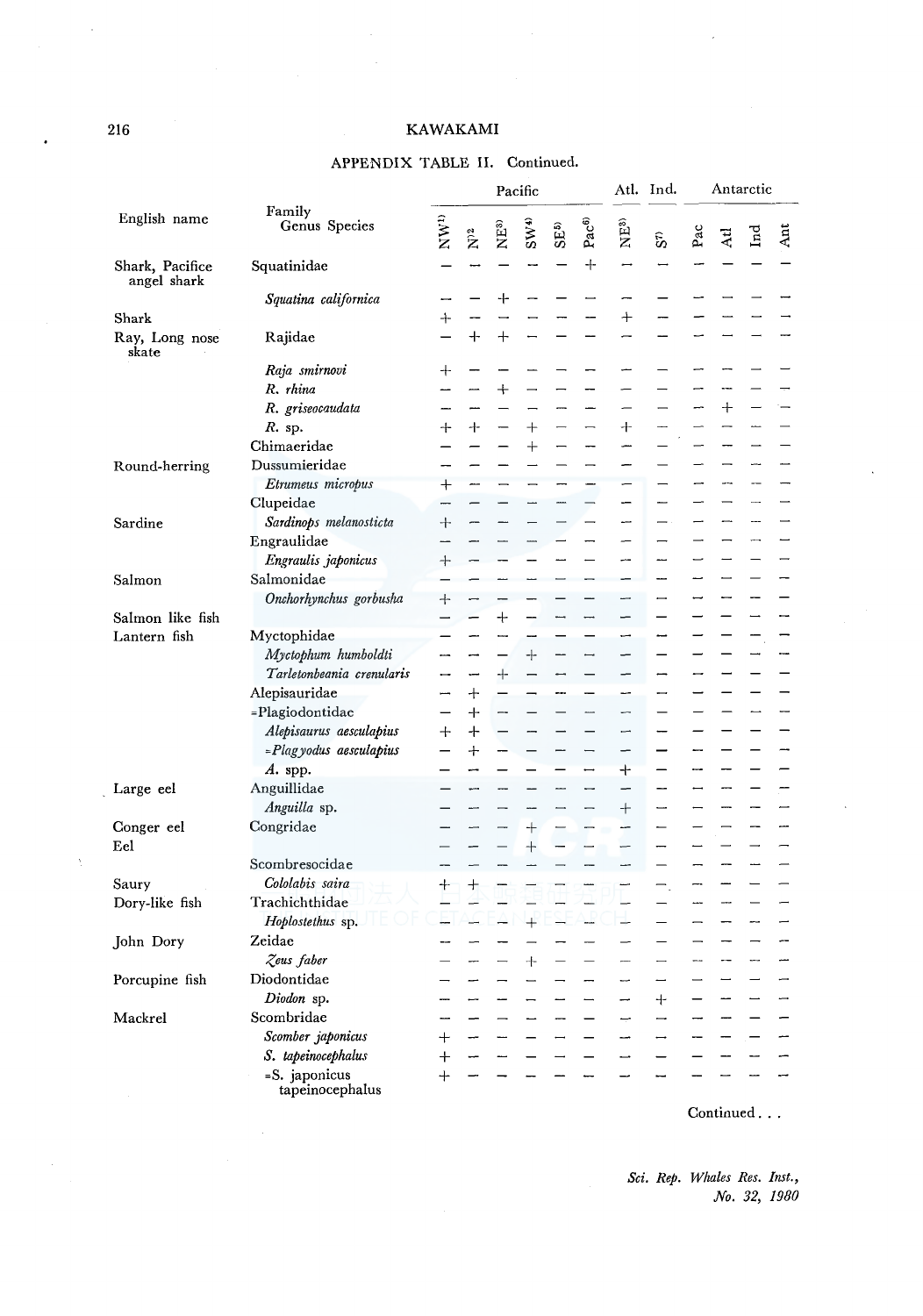## APPENDIX TABLE II. Continued.

|                          |                               |                    | Pacific                  |                 |           |                 |            |                  | Ind. | Antarctic |     |           |     |
|--------------------------|-------------------------------|--------------------|--------------------------|-----------------|-----------|-----------------|------------|------------------|------|-----------|-----|-----------|-----|
| English name             | Family<br>Genus Species       | NW <sup>1</sup>    | $\tilde{\mathbf{X}}^{2}$ | NE <sup>3</sup> | SWW       | SE <sub>3</sub> | $PaC^{6)}$ | δ,<br>Σ          | S,   | Pac       | Atl | Ind       | Ant |
| Tuna                     | Thunidae                      |                    |                          |                 |           |                 |            |                  |      |           |     |           |     |
| Yellow fin tuna          | Thunus albacares              |                    |                          |                 |           |                 |            | ┿                |      |           |     |           |     |
|                          | Sphyraenidae                  |                    |                          |                 |           |                 |            |                  |      |           |     |           |     |
| Barracuda                | Sphyraena sp.                 |                    |                          |                 |           |                 |            | $\boldsymbol{+}$ | ┿    |           |     |           |     |
|                          | Acinaceidae                   |                    |                          |                 |           |                 |            |                  |      |           |     |           |     |
| Southern king fish       | Rexea solandri                |                    |                          |                 |           |                 |            |                  |      |           |     |           |     |
|                          | =Jordanidia solandri          |                    |                          |                 | $^+$      |                 |            |                  |      |           |     |           |     |
|                          | Histiopteridae                |                    |                          |                 |           |                 |            |                  |      |           |     |           |     |
|                          | Pseudopentaceros richardsoni  |                    | $\,+\,$                  |                 |           |                 |            |                  |      |           |     |           |     |
|                          | Serranidae                    |                    |                          |                 |           |                 |            |                  |      |           |     |           |     |
| Groper                   | Polyprion oxygeneios          |                    |                          |                 | $\,+\,$   |                 |            |                  |      |           |     |           |     |
|                          | Anarrhichadidae               |                    |                          |                 |           |                 |            |                  |      |           |     |           |     |
|                          | Anarrhichas minor             |                    |                          |                 |           |                 |            | $\mathrm{+}$     |      |           |     |           |     |
|                          | Ophidiidae                    |                    |                          |                 |           |                 |            |                  |      |           |     |           |     |
| Ling                     | Genypterus blacodes           |                    |                          |                 | $\,+\,$   |                 |            |                  |      |           |     |           |     |
| Rock fish                | Scorpaenidae                  | $^{+}$             | $^{+}$                   | $\div$          | $\ddot{}$ |                 |            |                  |      |           |     |           |     |
| Red fish                 | Sebastes flammeus             | $\div$             |                          |                 |           |                 |            |                  |      |           |     |           |     |
|                          | S. iracundus                  | $+$                |                          |                 |           |                 |            |                  |      |           |     |           |     |
|                          | S. alutus                     |                    | $\boldsymbol{+}$         |                 |           |                 |            |                  |      |           |     |           |     |
|                          | S. mentella                   |                    |                          |                 |           |                 |            | $^+$             |      |           |     |           |     |
|                          | S. marinus                    |                    |                          |                 |           |                 |            | $\overline{+}$   |      |           |     |           |     |
|                          | S. ruberrimus                 |                    |                          | $^{+}$          |           |                 |            |                  |      |           |     |           |     |
| Rock fish                | S. rober                      | $\hspace{0.1mm} +$ |                          |                 |           |                 |            |                  |      |           |     |           |     |
|                          | =Sebastodes rober             |                    |                          |                 |           |                 |            |                  |      |           |     |           |     |
|                          | $S.$ sp.                      |                    |                          |                 |           |                 |            |                  |      |           |     |           |     |
|                          | Helicolenus papilosus         | ᆠ                  | $+$                      |                 |           |                 |            |                  |      |           |     |           |     |
|                          | Anoplopomidae                 |                    |                          |                 | $\pm$     |                 |            |                  |      |           |     |           |     |
|                          |                               |                    |                          |                 |           |                 |            |                  |      |           |     |           |     |
| Sable fish, Black<br>cod | Anoplopoma fimbria            |                    |                          | ┿               |           |                 |            |                  |      |           |     |           |     |
|                          | Hexagrammidae                 |                    |                          |                 |           |                 |            |                  |      |           |     |           |     |
|                          | Pleurogrammus monopterigius - |                    | $\div$                   |                 |           |                 |            |                  |      |           |     |           |     |
|                          | $P$ , sp.                     | ┿                  |                          |                 |           |                 |            |                  |      |           |     |           |     |
| Greeling, Ling cod       | Ophiodon elongatus            |                    |                          | $^{+}$          |           |                 |            |                  |      |           |     |           |     |
| Large gobies             | Cottidae                      | $^{+}$             | $+$                      |                 |           |                 |            |                  |      |           |     |           |     |
|                          | Myoxocephalus jaok            | $\pm$              |                          |                 |           |                 |            |                  |      |           |     |           |     |
|                          | M. verrucosus                 | $\, +$             | $\hspace{.01cm} +$       |                 | <b></b>   |                 |            |                  |      |           |     |           |     |
|                          | $M$ . sp                      |                    | $\overline{+}$           |                 |           |                 |            |                  |      |           |     |           |     |
|                          | Agonidae                      |                    | $^{+}$                   |                 |           |                 |            |                  |      |           |     |           |     |
|                          | Percis japonica               |                    | $\ddot{\phantom{1}}$     |                 |           |                 |            |                  |      |           |     |           |     |
|                          | Cyclopteridae                 |                    | $\mathrm{+}$             |                 |           |                 |            |                  |      |           |     |           |     |
| Lumpsucker               | Cyclopterus lumpus            |                    |                          |                 |           |                 |            | $\mathrm{+}$     |      |           |     |           |     |
|                          | Aptocyclus ventricosus        | $\mathrm{+}$       | $+$                      |                 |           |                 |            |                  |      |           |     |           |     |
|                          | Moridae                       |                    |                          |                 |           |                 |            |                  |      |           |     |           |     |
|                          | Podonema longipes             | $\mathrm{+}$       |                          |                 |           |                 |            |                  |      |           |     |           |     |
| Cod (fish)               | Gadidae                       | $\ddot{+}$         |                          | $+$             |           |                 |            |                  |      |           |     |           |     |
|                          | Gadus macrocephalus           | $^{+}$             |                          |                 |           |                 |            |                  |      |           |     |           |     |
|                          |                               |                    |                          |                 |           |                 |            |                  |      |           |     | Continued |     |